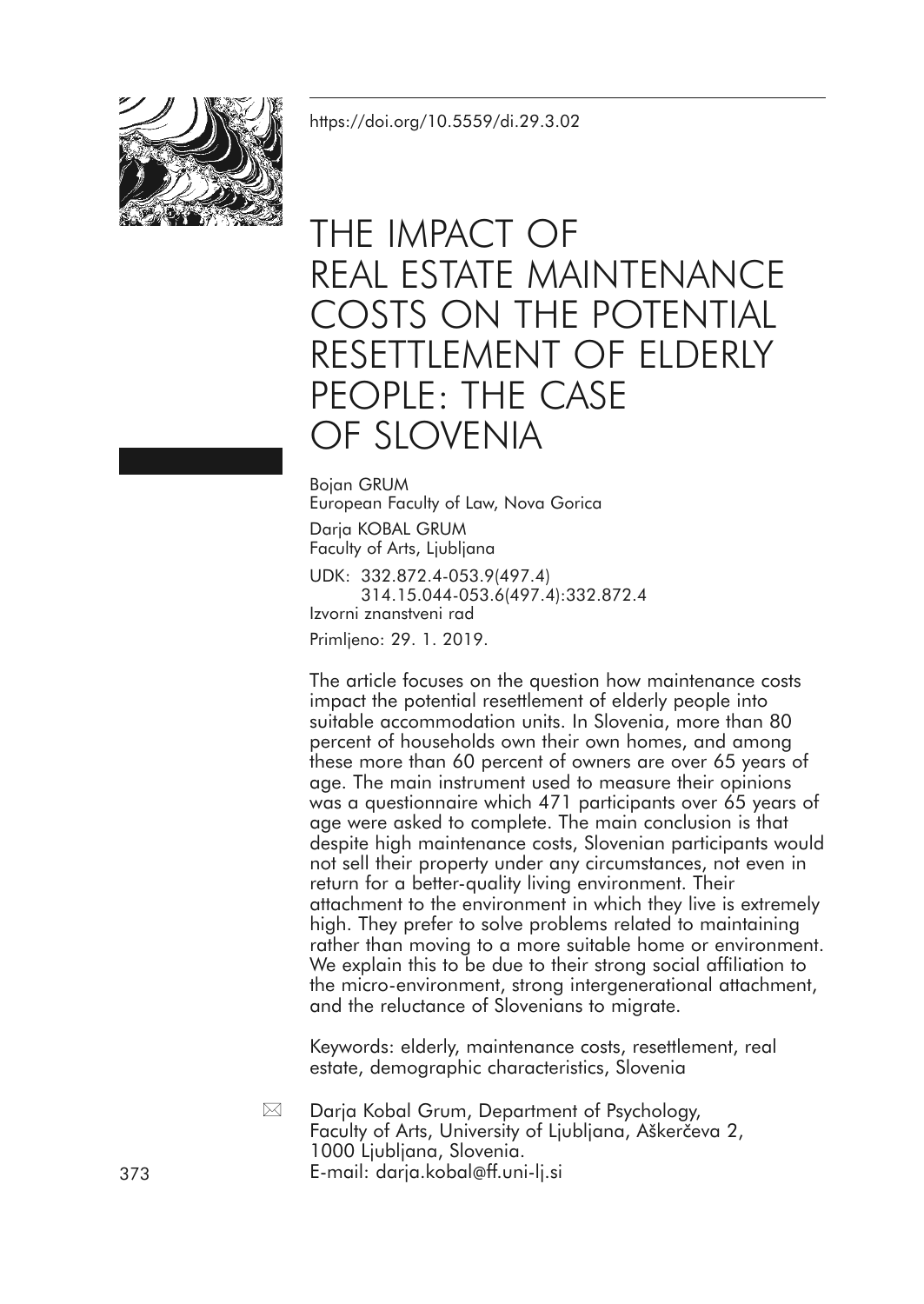# **INTRODUCTION**

The number of elderly people in Slovenia has been growing. Experts believe that our society is not quite ready for ageing, and that many problems could arise in the process of ageing (Krajnc, 2012). By 2060, the proportion of persons aged at least 80 years and over (80+) will increase from 3.5 percent to 14.1 percent, i.e., from 71,200 to 249,500 inhabitants (SURS, 2017). This will also affect the housing policy. Ageing of the population does not appear to be a process that should be avoided by societies, but as one that should be understood and which requires the adaptation of social institutions and services (Kerbler, 2011). One of the responses of society is the idea that elderly people should be guaranteed the longest possible stay in their home environment, where they would be able to live as freely as possible and with the highest possible quality of living. Active ageing, a society for all ages, and independent living services are concepts that have in recent years been the main themes of research programmes and strategic plans in European countries (Kerbler, 2011). But how are the high costs of maintaining one's own property affected by this?

The vulnerability of elderly people could be associated with a potential lack of financial resources. The 60 percent poverty threshold is linked to the living standard within the respective national context (AGE Platform Europe, 2012). The same source also states that the situation of the elderly in the eastern part of Europe is significantly worse than the situation of the elderly in Western Europe due to varying purchasing power.

With this awareness in mind, our research focuses on Slovenia. More than half of Slovenian households are faced with overpayments related to housing. Some Slovenian households are financially overburdened, and are consequently unable to maintain their own housing, which leads to a decline in housing assets (Ćosić, 2011).

James and Saville-Smith (2015) note that in most of the observed countries, maintenance costs consisting of minor repairs, running costs, and own stock of financial assets are essential for older people. For this reason, researchers recognise the importance of encouraging and assisting the elderly in managing these costs in order to maintain decent living conditions (Bridge & Flynn 2003; Mullins, Beider, & Rowlands, 2004). Without this assistance, many elderly people may find themselves in a situation where they will not have the resources to maintain their homes. Unsupported homes lead to poor living conditions, harmful living conditions, and 374 especially among elderly residents, this can result in increased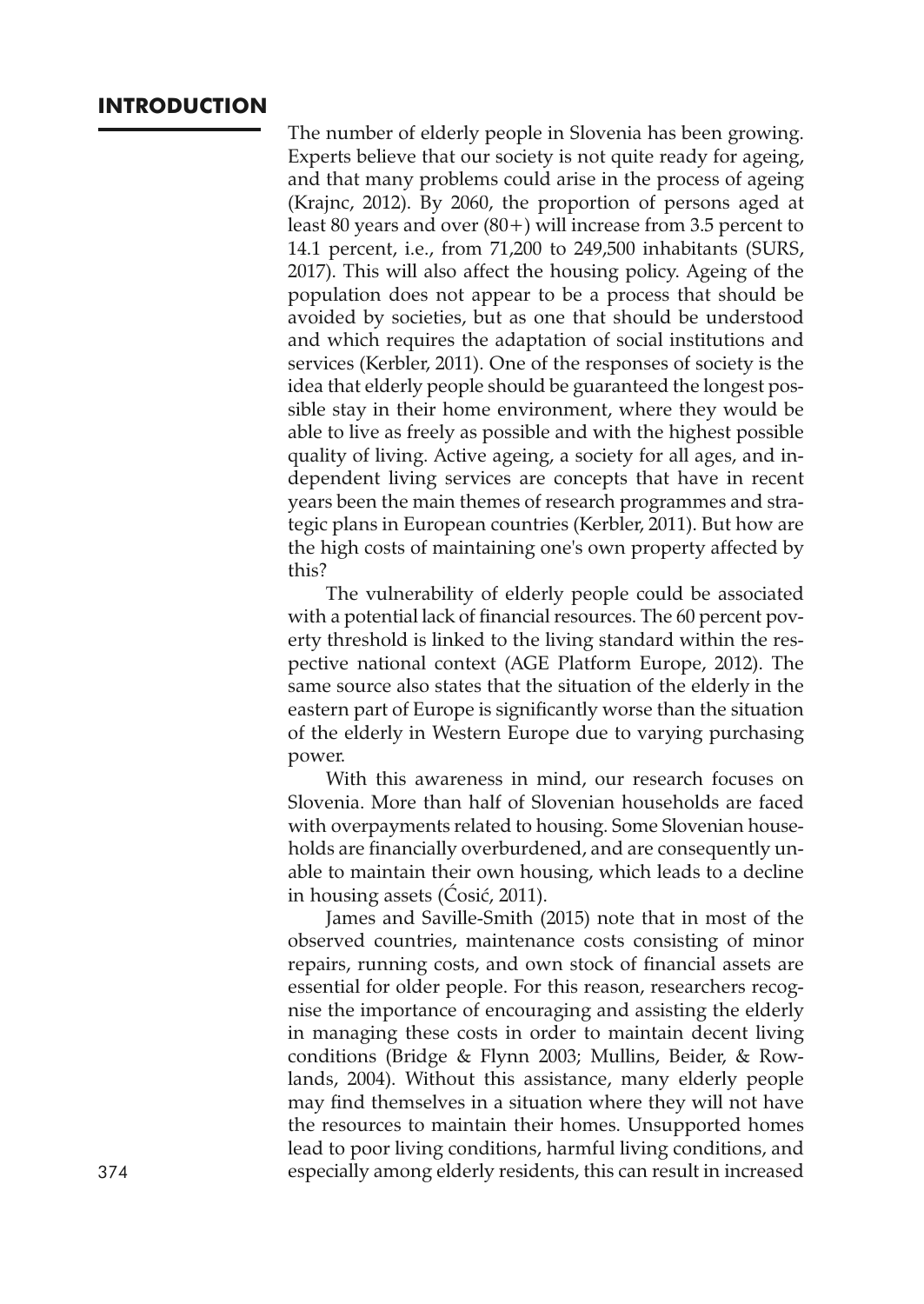GRUM, B., KOBAL GRUM, D.: THE IMPACT OF REAL... illness, stress and injuries (Leather, 2000; James & Saville-Smith, 2015). Elderly persons with low incomes are most susceptible to such conditions. In many observed countries, low income in retirement is sufficient for a normal life. Particularly the countries of Eastern Europe are characterised by small population mobility, deep attachment to real estate, which, also due to its size (children have moved out), represents a major maintenance cost (e.g., heating). A number of studies have pointed out the problem of lower rates of residential mobility in Slovenia (Mandič, 2018; Mandič & Filipovič Hrast, 2018). A comparison of mobility made in 2000 between young persons and those over 65 years of age showed that only 4 percent of the elderly moved, while the percentage of younger persons who moved in the same period was close to 15.6 percent (Cagney, Browning, Jackson, & Soller, 2013).

The reason for our research is the fact that more than 80 percent of households in Slovenia own their own homes, and among these more than 60 percent of owners are over 65 years of age (SURS, 2017). The World Health Organization has determined that late adulthood begins after the age of 65 (Majer, 2015), which is why we refer to this age limit in our survey.

## **"AGEING IN PLACE" AND MAINTENANCE COSTS**

According to literature, we refer to "ageing in place" when an elderly adult is staying in their current dwelling where they feel at home and to which they attach social and emotional meanings (Harper & Bayer, 2000; Greenwald & Associates, 2003; Secker, Hill, Villeneau, & Parkman, 2003; Wylde, 2008; Roy, Bube, Despres, Freitas, & Legare, 2018). The choice between staying at home and moving to a more supportive home or environment is, for the elderly, in most cases closely linked to a sense of losing autonomy and helplessness (Parry, Vegeris, Hudson, Barnes, & Taylor, 2004; Burholt & Windle, 2007; Imamoglu, 2007; Roy et al., 2018). An important attachment of the elderly to the built environment, to the social environment and social infrastructure to which they are accustomed, has been recognised and therefore should be taken into account. That is why we emphasise the importance of adapting dwellings and social infrastructure to elders within their current living environment with which they are familiar and accustomed to. Ramovš (2013) highlights the risk factors at the social and cultural levels: elderly persons becoming weak and dependent, eroding family ties between generations, systems of inheritance and land rights affecting the distribution of power and material goods in the family, migration of young 375 couples leaving their elderly parents to themselves, especial-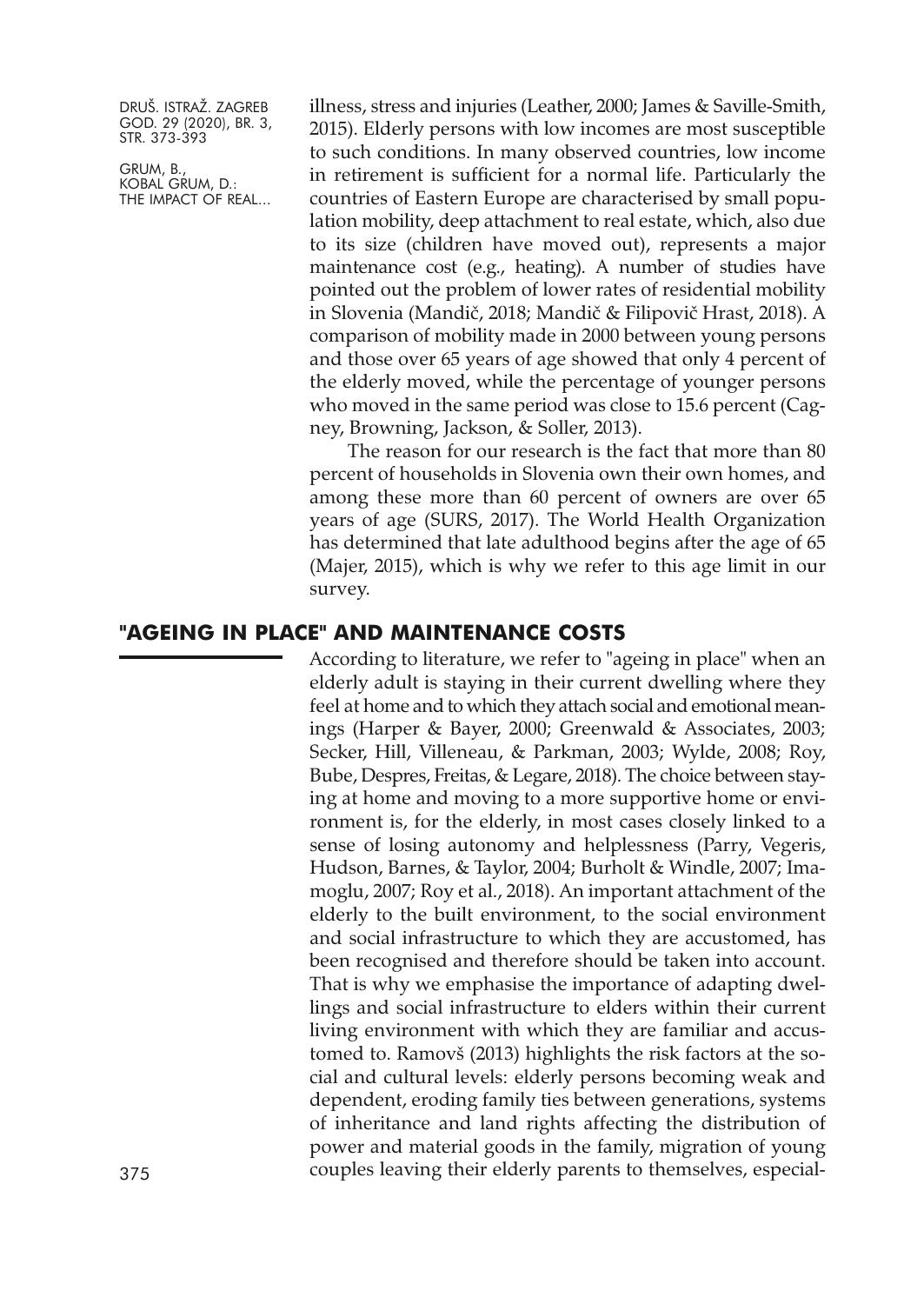GRUM, B., KOBAL GRUM, D.: THE IMPACT OF REAL... ly in societies where young people have traditionally taken care of the elderly, and lack of funds to pay for care.

Living in one's own home has many positive effects that are especially beneficial for the well-being and psycho-physical condition of elderly people. According to Maisel, Gable, and Strachman (2008), studies have shown that independent living promotes successful ageing by improving health, life satisfaction, and increasing the self-esteem of the elderly, which can delay the transition of elderly people to the institutional form of stay.

Elements of the built environment affect walking behaviour, which also affects driving behaviour, and land-use patterns are also important. The environment affects in different ways and is strongly connected to accommodation itself (Grum, 2017). The building environment affects property and vice- -versa. If the living environment (neighbourhood) is developed, orderly, clean and well-maintained, it is also expected that each individual residential building be properly maintained, in harmony with the neighbourhood, and compliant with the built environment in which it is located (Grum, 2017). However, the environment usually affects the level of expected (or required) maintenance of the building itself (well- -maintained infrastructure usually requires well-maintained accommodation facilities, otherwise the image of the neighbourhood is inconsistent and the welfare of users deteriorates) (Grum, 2017). The relocation of elderly persons is often seen as a traumatic experience (Kerbler, 2012). They do not even want to think about resettlement. This was confirmed by a telephone interview conducted by Sendi, Černič Mali, Jakoš, and Filipovič Hrast (2003), who found that the highest share of those who would relocate is in the age span of 50-55 years (27 percent); this percentage declines with each subsequent age group. The share of elderly persons aged 80 years and over who considered relocation was thus only 8 percent. In general, less than a fifth of elderly people in Slovenia have thought about relocation (18 percent). This is particularly problematic for people who are old. Sendi and others (2003) found that as people age, they are increasingly seeking to have people of the same age in their vicinity. The main problem associated with the elderly living in their own homes is the maintenance costs of the property (including running costs, annual costs – insurance, tax liabilities and the like – and other maintenance costs), especially for those with lower incomes (Sendi et al., 2003). Grum and Temeljotov Salaj (2016) report that one third of the elderly who are between the ages of 54 and 60 spend on average 30 percent of their monthly income to maintain their homes, while those over 85 years of age spend even more than half of their monthly income for this 376 purpose. In addition, elderly people mostly live in older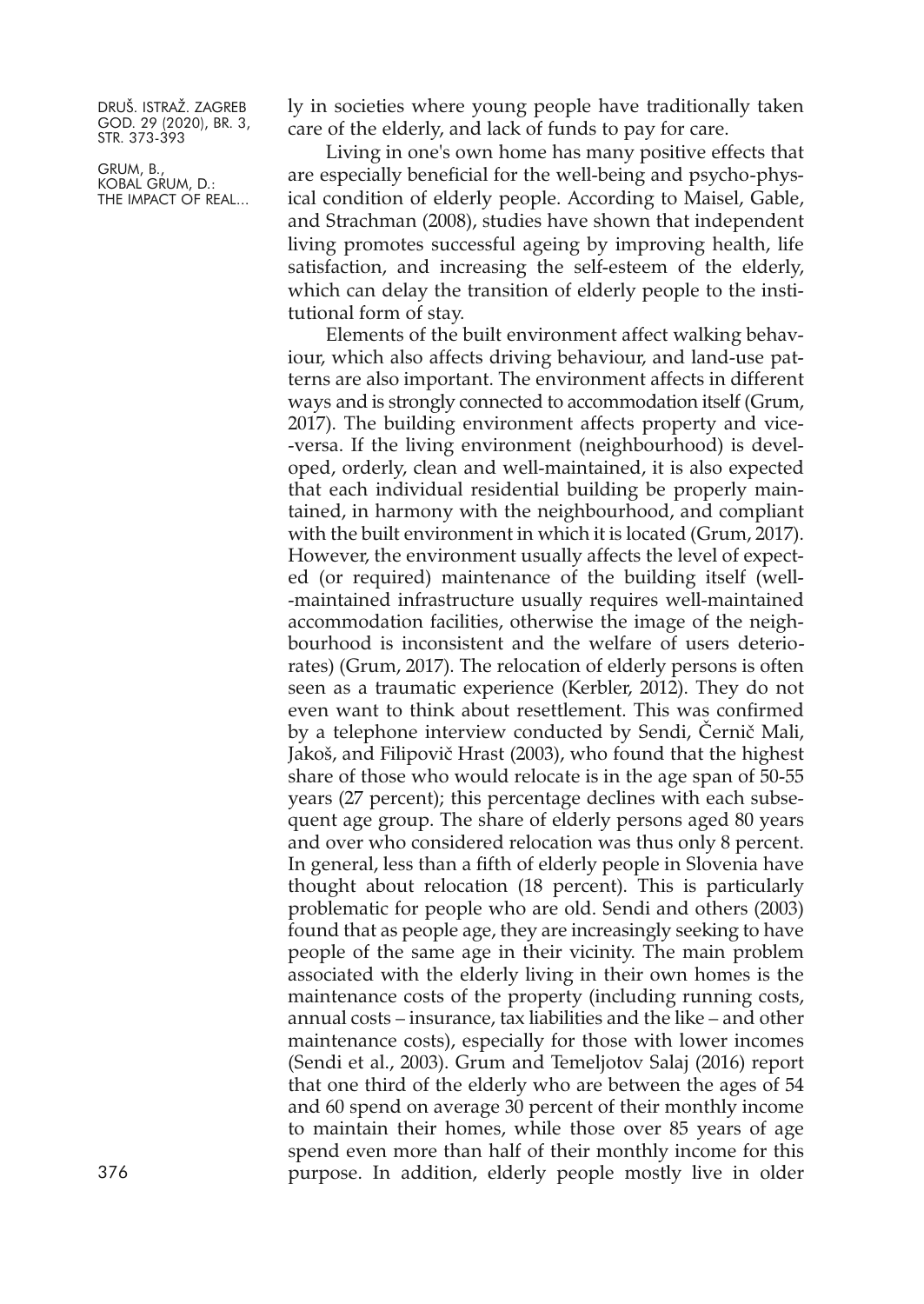GRUM, B., KOBAL GRUM, D.: THE IMPACT OF REAL... dwellings, which is due to their unwillingness to relocate. Since maintenance costs usually increase rapidly with ageing real estate, the owners of older properties are faced with the risk of rising maintenance costs. Many elderly people, especially those who live alone, just barely cover the current expenses and annual taxes (fee for building land use, property tax), and often do not have sufficient savings to cover other liabilities related to real estate maintenance, which has a negative impact on the value of the property (Grum, 2017).

As previous research has shown, the possibility of "ageing in place" is therefore of central importance for elderly people. Their perception of "ageing in place" is linked to strong feelings of security, social belonging, attachment to home, sense of identity and autonomy. As Wiles, Leibing, Guberman, Reeve, and Allem (2011) noted, in almost all areas, older participants tell us how important the community they live in is to them.

The objective of the present study is to find out how maintenance costs affect the possible relocation of elderly people to suitable housing. Proceeding from this objective, we have made the following hypotheses:

1. In terms of maintenance costs, Slovenian participants expressed statistically significant differences regarding most of their demographic and socio-economic characteristics, but

2. despite high maintenance costs, Slovenian participants would not sell their property under any circumstances, not even in return for a better-quality living environment.

# **METHODOLOGY AND INSTRUMENTS**

The main instrument used to measure the perceptions of participants was a questionnaire which we compiled for the study on the elderly and the impact of the maintenance costs of their real estate (Grum, 2017). We used the method of review based on the questionnaire (Walonic, 2007). Of the two main types of questions (Keats, 2000), multiple-choice and rank ordering were used. The questionnaire contained 16 variables. The survey was conducted in the period between May 2018 and August 2019. 471 Slovenian participants took part in the survey, which was conducted through personal contact. The participants were recruited using the snowball method. The average survey lasted about 15 to 20 minutes. The Kaiser-Meyer-Olkin (KMO) measure of sampling adequacy is 0.56, which means that the measured metrics metrically belong together (Fulgosi, 1984). The KMO index ranges from 0 to 1, which is considered suitable for factor analysis. Bartlett's Test (BT = 346.378), which is statistically significant, shows that the extracted factors can be interpreted (Fulgosi, 1984). A statistical description 377 is shown in Table 1.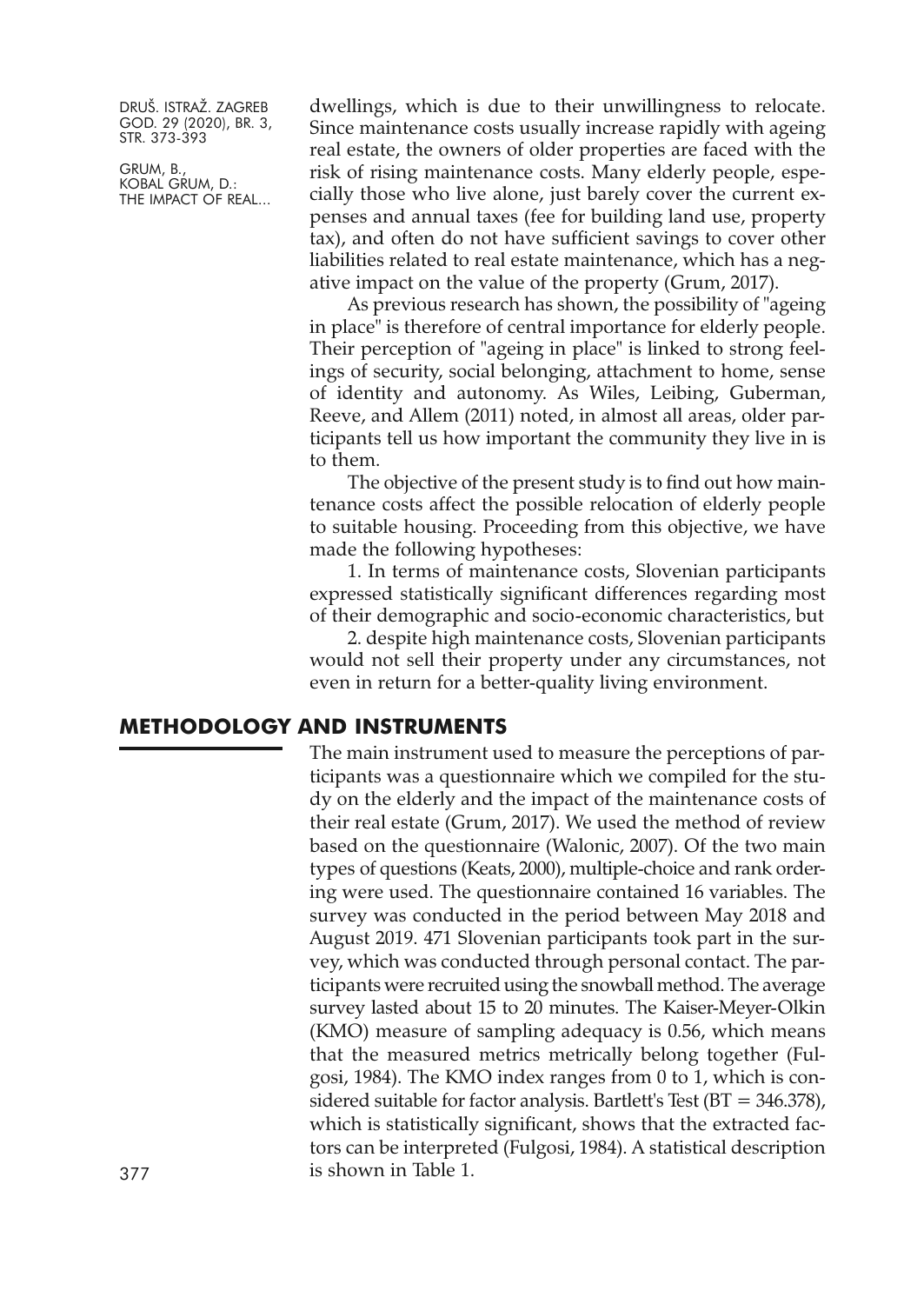|   | No. Variable  | Description        | $\%$  |    | No. Variable        | Description          | %     |
|---|---------------|--------------------|-------|----|---------------------|----------------------|-------|
| 1 | Gender        | Men                | 39.70 | 9  | Desired type of     | With relatives       | 34.60 |
|   |               | Women              | 60.30 |    | dwelling to live    | Home alone           | 19.50 |
|   |               |                    |       |    |                     | Nursing home (a)     | 24.80 |
| 2 | Age           | 65 to 70 years     | 33.10 |    |                     | Nursing home (b)     | 11.70 |
|   |               | 70 to 80 years     | 38.00 |    |                     | Other                | 9.40  |
|   |               | More than 80 years | 28.90 |    |                     |                      |       |
|   |               |                    |       | 10 | Staying at home     | No                   | 17.20 |
| 3 | Location      | In the city        | 52.90 |    | of nursing home     | Yes                  | 82.40 |
|   |               | Village            | 33.80 |    |                     |                      |       |
|   |               | Rural              | 13.40 | 11 | Home help           | Daily                | 17.60 |
|   |               |                    |       |    |                     | Once a week          | 12.10 |
| 4 | With whom     | With partner       | 42.90 |    |                     | Several times a week | 13.80 |
|   | you live      | Relatives          | 14.90 |    |                     | Once a month         | 8.50  |
|   |               | Alone              | 29.90 |    |                     | No help              | 48.00 |
|   |               | Other              | 12.30 |    |                     |                      |       |
|   |               |                    |       | 12 | Relocation          | Certainly not        | 29.10 |
| 5 | Type of       | Apartment          | 28.00 |    |                     | No                   | 25.30 |
|   | dwelling      | House              | 45.60 |    |                     | Don't know           | 12.10 |
|   |               | Nursing home       | 25.50 |    |                     | Yes                  | 20.80 |
|   |               | Other              | 0.90  |    |                     | Certainly yes        | 12.70 |
| 6 | Ownership     | Owner              | 60.90 | 13 | Problems with       | No                   | 27.60 |
|   |               | With relatives     | 9.30  |    | maintenance cost    | Yes                  | 72.40 |
|   |               | Market rent        | 4.50  |    |                     |                      |       |
|   |               | Social rent        | 4.50  | 14 | Sale of real estate | Certainly not        | 26.80 |
|   |               | Other              | 20.80 |    |                     | No                   | 28.00 |
|   |               |                    |       |    |                     | Don't know           | 22.10 |
| 7 | Satisfaction  | Not                | 1.10  |    |                     | Yes                  | 14.40 |
|   |               | Not very           | 4.50  |    |                     | Certainly yes        | 8.70  |
|   |               | Medium             | 5.50  |    |                     |                      |       |
|   |               | Very               | 51.00 | 15 | Intergenerational   | Never                | 4.20  |
|   |               | Very much          | 38.00 |    | transmission        | Don't know           | 18.70 |
|   |               |                    |       |    |                     | No                   | 44.20 |
| 8 | Attachment    | Not                | 2.10  |    |                     | Yes                  | 32.90 |
|   | to the        | Not very           | 5.10  |    |                     |                      |       |
|   | neighbourhood | Medium             | 5.70  | 16 | Financial benefit / | $\rm No$             | 75.80 |
|   |               | Very               | 36.60 |    | Better care         | Yes                  | 24.20 |
|   |               | Very much          | 50.50 |    |                     |                      |       |
|   |               |                    |       |    |                     |                      |       |

 $\Omega$  Table 1 Statistical description – structure of participants according<br>to demographic, socio-environmental<br>and economic<br>characteristics

The share of elderly people is largest in town centres (52.90 percent), followed by those on the outskirts of towns (33.80 percent). In cities, older people have the choice of several different ways of living – there are several organisations, senior citizens' groups, religious groups, and other civil associations designed to provide support and assistance to the elderly. In rural areas, however, these options are more limited and vary from place to place. Local transport options are less available, and transport costs are higher due to longer distances. There are also fewer rented dwellings, but more owner-occupied dwellings than in the city (Rant, 2013). El-378 derly people often become more isolated in their neighbour-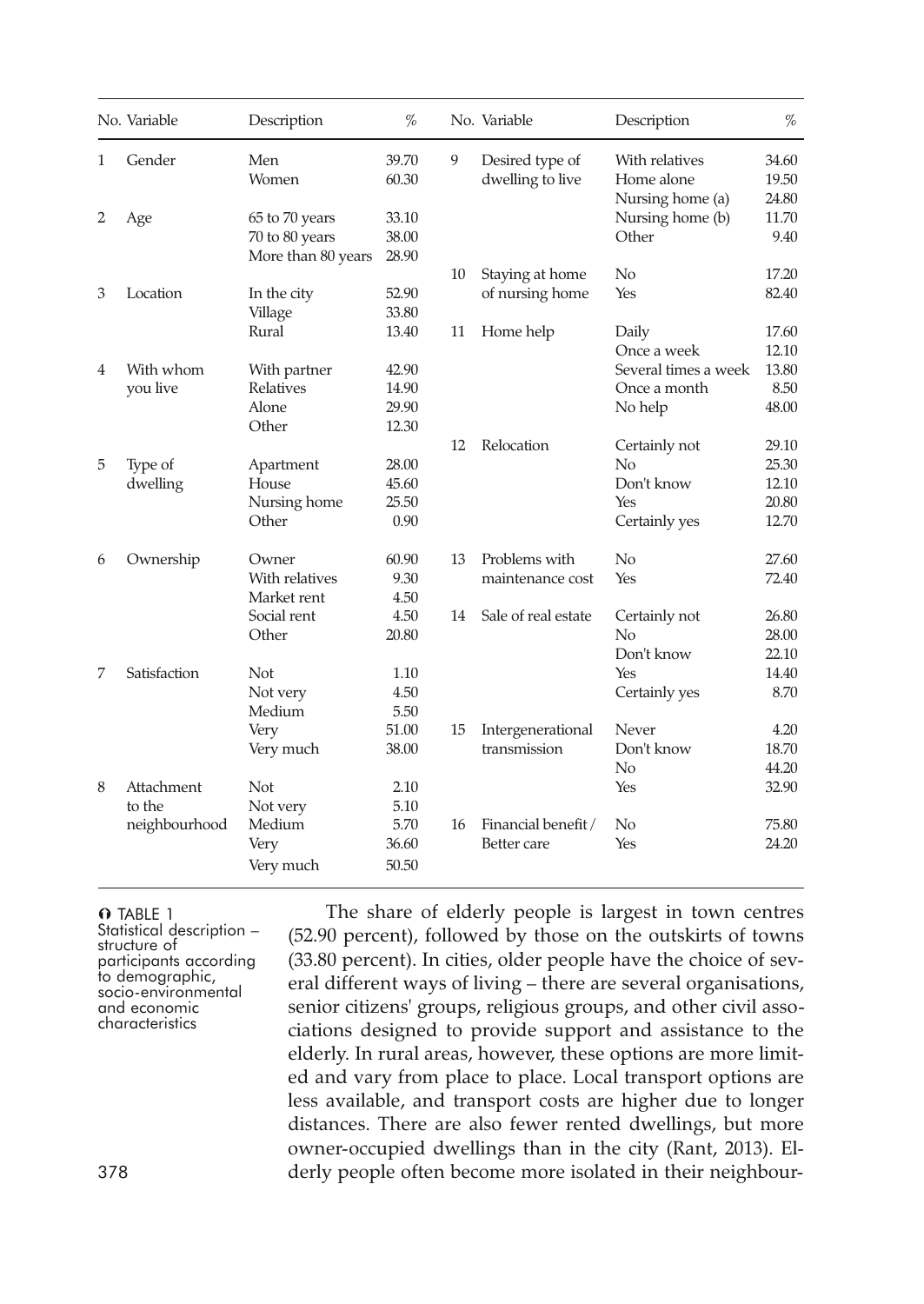GRUM, B., KOBAL GRUM, D.: THE IMPACT OF REAL... hoods, more often stay in their own homes, and depend on the help of others (transportation, shopping, etc.) for the provision of services (Grum, 2017).

Most of them live with a partner (42.90 percent) and are aged between 70 and 80 years (38.00 percent). As regards dwelling type, the majority of participants reside in houses, and a relatively large number of them reside in homes for the elderly. Slovenian homes for the elderly are designed for both elderly people with serious health problems who need regular medical care, supervision and care, and for elderly people who are relatively independent. Ramovš concludes (2013) that from the point of view of material supplies in Slovenia, we do not have bad/unsatisfactory/substandard homes for elderly people.

Ultimately, the participants expressed very high satisfaction with their living conditions. As many as 51 percent are satisfied, and 38 percent are even very satisfied. We attribute this to the high degree of home ownership. Many researchers have found a strong correlation between home ownership and self-satisfaction or sense of independence, and loyalty to the neighbourhood (Kleinhans & Elsing, 2010; Rohe & Basalo, 1997). It therefore comes as no surprise that the participants expressed extremely high satisfaction with their living environment and a sense of belonging to the neighbourhood.

Most of the participants expressed as their desired type of dwelling to live with relatives (34.60 percent). Kuhar (2012) highlights the small availability of financially affordable housing/small number of financially affordable dwellings as a key reason for extending the desire for intergenerational coexistence in Slovenia, as well as a poorly developed labour market and culturally defined practice, which is linked to the broader factors of a structural or institutional nature, in particular with the availability of state support vis-à-vis family.

Most participants wish to spend their old age at home (relocation – definitely not – 29.10 percent; no – 25.30 percent). According to Mandič (2009), housing mobility generally has a positive connotation, as higher mobility is supposed to reflect the fact that several households move to a more suitable apartment. In an advanced economy, many households even decide to look for both housing and employment opportunities and choose what gives the best joint combination (Omerren, Rietveld, & Nijkamp, 2000). However, the statistics for Slovenia show very low housing mobility and, in general, readiness for relocation (SURS, 2017). Strong attachment to home, location and neighbourhood is also reflected in the fact that elderly persons are not willing to sell their property. <sup>379</sup>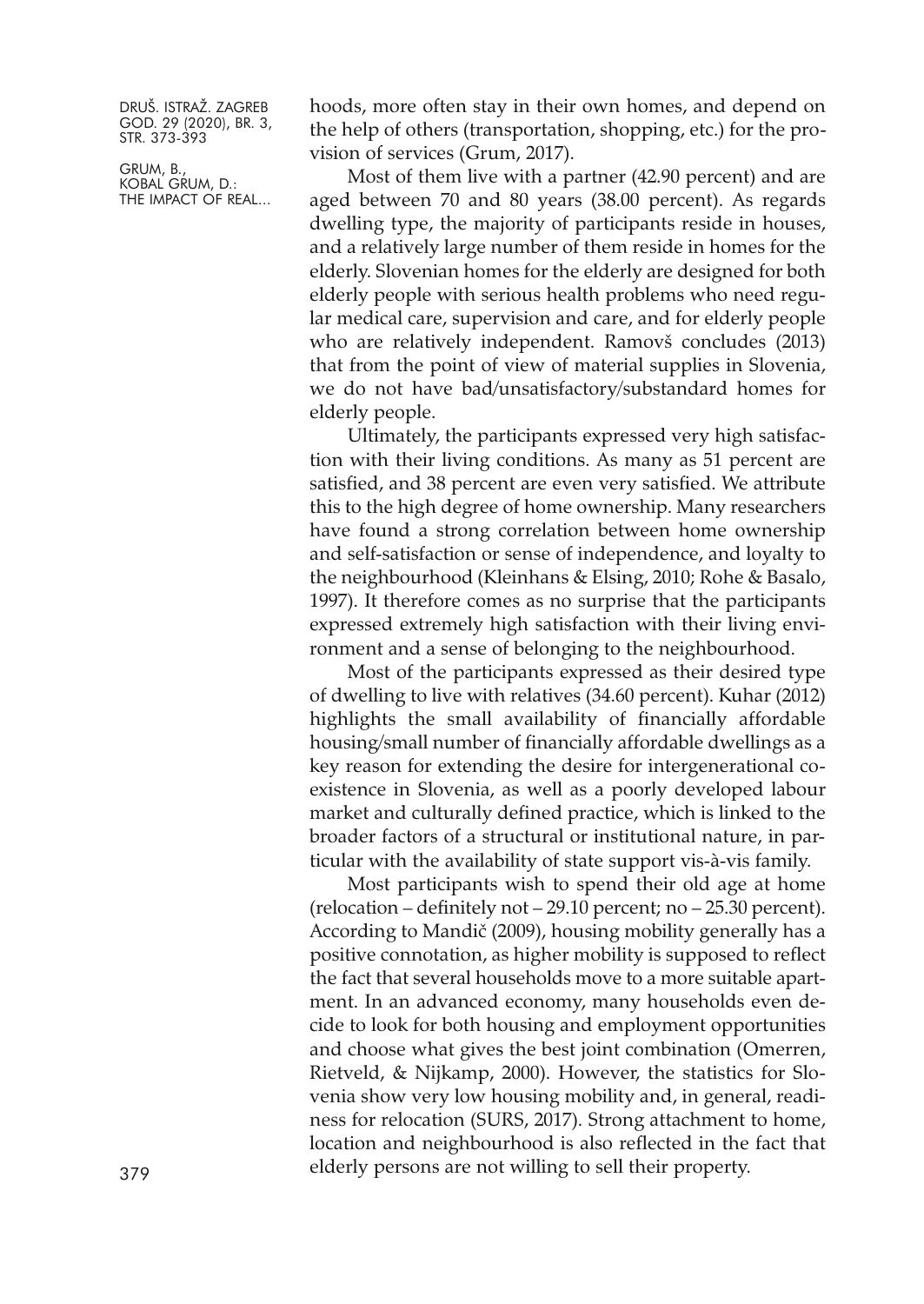GRUM, B., KOBAL GRUM, D.: THE IMPACT OF REAL...

With respect to running maintenance, more than 72.40 percent of participants confirm that they do have problems with running costs or maintenance. Interestingly, however, 44.20 percent of them have not yet transferred the ownership of their property to relatives, with more than 75.80 percent expressing the opinion that their relatives would not take better care of them if they had any financial benefit. A study by Bernheim, Shleifer, and Summers (1985) has shown that children visit and call their parents more often if they own a large property that will once be the subject of heritage. This conclusion is confirmed by the exchange motive, where inheritance is granted to children in exchange for their previous attention and care. Parents can exercise control over the help and attention of their child and, in the event of insufficient attention or lack of care, endanger them in this way in order to allocate wealth to the benefit of other children (Bernheim et al., 1985). On the other hand, Habjanič and Lahe (2012) note, in the case of Slovenia, that among the elderly population living in the home environment, 81.60 percent of respondents reported that they are the victims of economic violence, which takes the following forms: ban on managing their own money, taking their money and pensions, compulsory conclusion of a contract for the transfer of property, forgery of signature on a contract, and change of testament in favour of others, which can explain our results.

## **RESULTS AND DISCUSSION**

An analysis of variance was conducted to test the results. The data were analysed with respect to the participants' maintenance problems (see Table 2).

Statistically significant differences regarding the participants' maintenance problems are shown by their age, the location of their residence, who they live with, the type of dwelling they live in, ownership, satisfaction with their dwelling, desired type of dwelling for living, issues of whether to stay at home or move to an old-age home, intergenerational transmission and, consequently, financial benefits. The results are shown in Table 2.

It is interesting that the participants do not show statistically significant differences regarding maintenance costs by gender, attachment to the home, and readiness to move or even sell their property. Due to the potentially lower mobility of the elderly, the age-related influence on migration is greatly enhanced. Elderly people are less likely to opt for migration. This, however, does not necessarily mean that there is less migration in such populations, because the indirect impact of an ageing population on migration can occur (Malačič, 380 2008). The lack of young people in such populations simply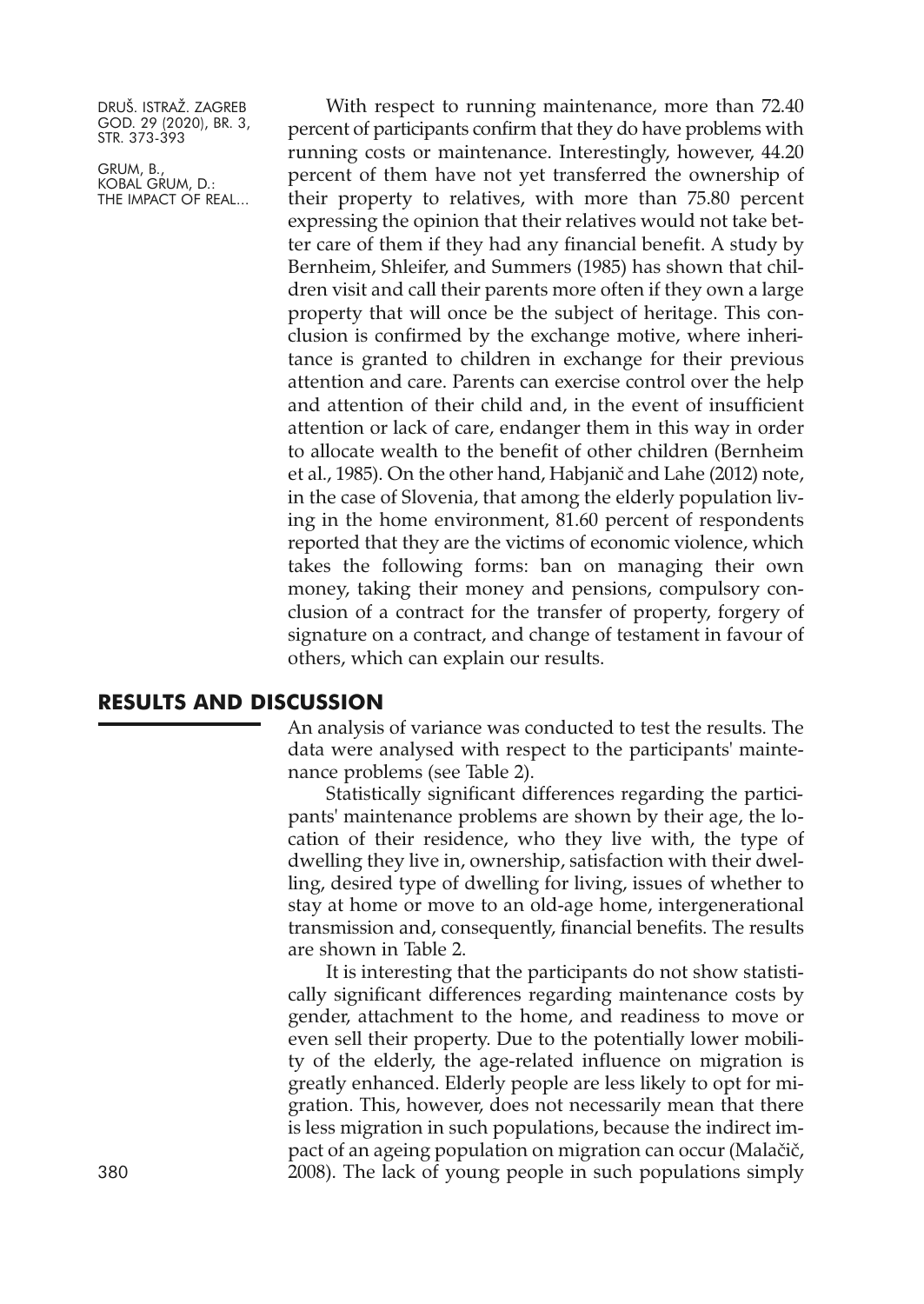GRUM, B., KOBAL GRUM, D.: THE IMPACT OF REAL...

**O** TABLE 2<br>The results of the analysis of variance<br>regarding maintenance<br>problems according to<br>affiliation to different demographic, socio- -economic and economic factors

attracts young immigrants from elsewhere. Results show that in old populations, inheritance increases with age. Our conclusion is that the participants would not sell their property under any circumstances, not even in return for a better-quality living environment. Their attachment to the environment in which they live is extremely high and does not vary according to running costs/maintenance. They prefer to solve the problems of maintaining rather than moving to a more suitable home or environment. We explain this to be due to their strong social affiliation to the micro-environment, strong intergenerational attachment, and the reluctance of Slovenians to migrate. In this regard, social support networks play an important role, since they help the elderly in their everyday life tasks. They can offer both financial and material assistance, as well as emotional support, and enable social integration of the elderly into society.

| Variable                         | Sum<br>of Squares | df | Mean<br>Square | F      | Sig.     |
|----------------------------------|-------------------|----|----------------|--------|----------|
| Gender                           | 0.747             | 1  | 0.747          | 3.129  | 0.078    |
| Age                              | 4.456             | 1  | 4.456          | 7.290  | $0.007*$ |
| Location                         | 5.787             | 1  | 5.787          | 11.660 | $0.001*$ |
| With whom you live               | 8.438             | 1  | 8.438          | 7.065  | $0.008*$ |
| Type of dwelling                 | 3.509             | 1  | 3.509          | 6.106  | $0.014*$ |
| Ownership                        | 21.823            | 1  | 21.823         | 8.242  | $0.004*$ |
| Satisfaction                     | 3.635             | 1  | 3.635          | 5.485  | $0.020*$ |
| Attachment to the neighbourhood  | 1.002             | 1  | 1.002          | 1.139  | 0.286    |
| Desired type of stay             | 14.469            | 1  | 14.469         | 8.483  | $0.004*$ |
| Stay at home/not in nursing home | 0.775             | 1  | 0.775          | 4.985  | $0.026*$ |
| Home help                        | 9.088             | 1  | 9.088          | 3.642  | 0.057    |
| Relocation                       | 5.154             | 1  | 5.154          | 2.570  | 0.110    |
| Sale of real estate              | 4.503             | 1  | 4.503          | 2.826  | 0.093    |
| Intergenerational transmission   | 6.353             | 1  | 6.353          | 9.456  | $0.002*$ |
| Financial benefit                | 1.482             | 1  | 1.482          | 8.045  | $0.005*$ |

\*Difference is statistically significant (*p <* 0.05)

The most important source of social support to elderly individuals is their family members (partner, children – usually daughters, and others). The results point to another important source of social support, namely, neighbourhood ties. These are extremely important for individuals who remain independent, that is, who are not institutionalised, nor are they living with any family members. A more detailed analysis of the networks of elderly people in Slovenia (Hlebec, 2009) reveals that one network stands out – one in which there is great emphasis on neighbourhood support, i.e., a network integrated into the living environment. Table 3 shows 381 correlations.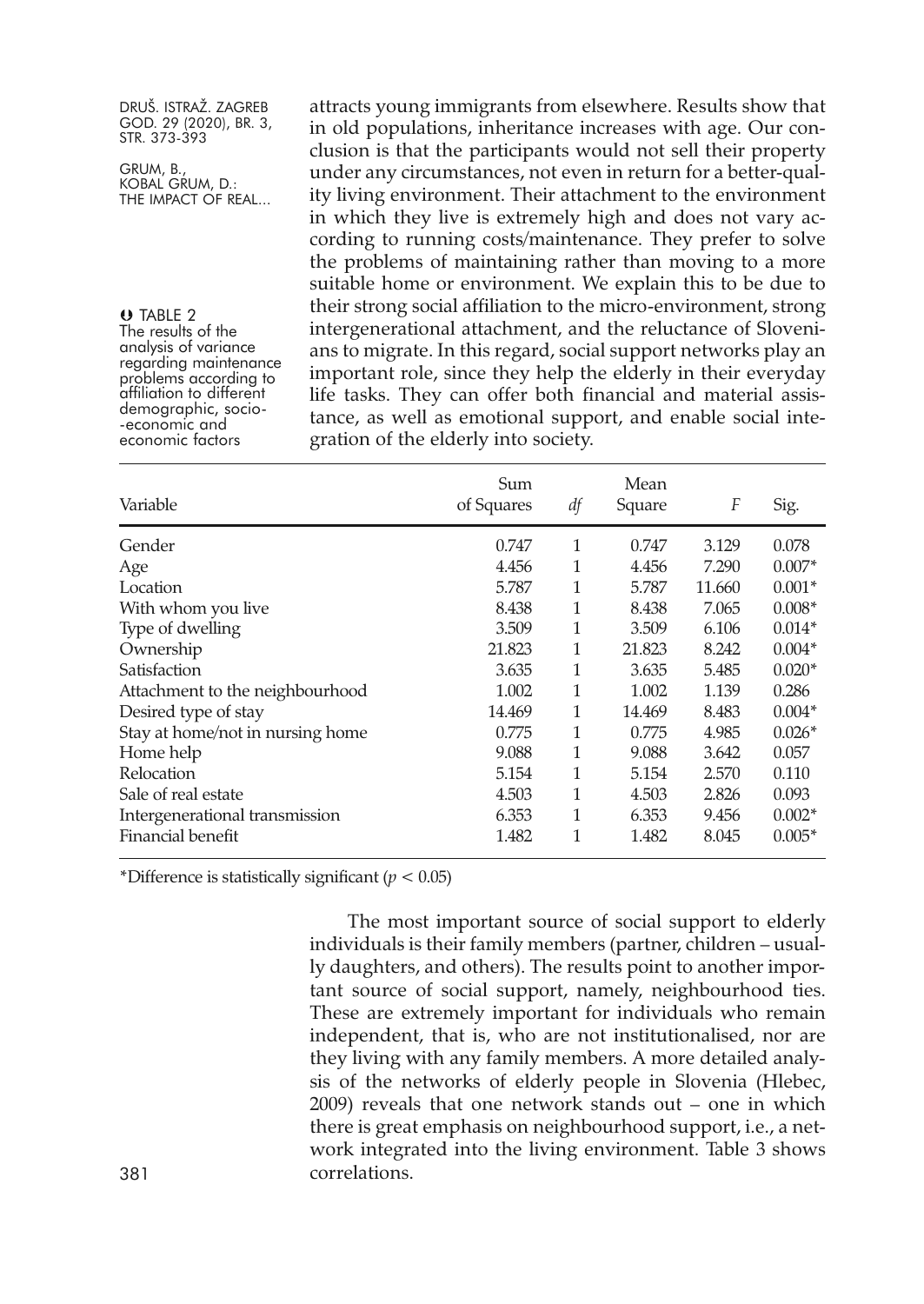|                |                                                                                                                                                                      |                         |                  |            |                                            |          |                          |             |                   |                 |           |                 | → TABLE 3<br>(Pearson) correlation<br>between factors | GRUM, B.,<br>KOBAL GRUM, D.:<br>THE IMPACT OF REAL | DRUŠ. ISTRAŽ. ZAGREB<br>GOD. 29 (2020), BR. 3,<br>STR. 373-393 |
|----------------|----------------------------------------------------------------------------------------------------------------------------------------------------------------------|-------------------------|------------------|------------|--------------------------------------------|----------|--------------------------|-------------|-------------------|-----------------|-----------|-----------------|-------------------------------------------------------|----------------------------------------------------|----------------------------------------------------------------|
| ,<br>Ž         | $\overline{\phantom{0}}$                                                                                                                                             | $\mathcal{L}$           | 3                | 4          | 5                                          | $\circ$  | $\overline{a}$           | 8           | $\sigma$          | $\overline{10}$ | ロ         | $\overline{12}$ | 13                                                    | 15<br>14                                           | $\overline{16}$                                                |
|                |                                                                                                                                                                      |                         |                  |            |                                            |          |                          |             |                   |                 |           |                 |                                                       |                                                    |                                                                |
| $\sim$         | 0.083                                                                                                                                                                |                         |                  |            |                                            |          |                          |             |                   |                 |           |                 |                                                       |                                                    |                                                                |
| ∞              | $-0.084$                                                                                                                                                             | $-0.106*$               |                  |            |                                            |          |                          |             |                   |                 |           |                 |                                                       |                                                    |                                                                |
| ₩              |                                                                                                                                                                      | $0.189**0.377**0.123**$ |                  |            |                                            |          |                          |             |                   |                 |           |                 |                                                       |                                                    |                                                                |
| 5              | $0.113*$                                                                                                                                                             |                         | $0.432**0.113*$  | $0.425**$  |                                            |          |                          |             |                   |                 |           |                 |                                                       |                                                    |                                                                |
| $\circ$        | $0.129**$                                                                                                                                                            |                         |                  |            | $0.437**$ $-0.254**$ $0.417**$ $0.580**$ 1 |          |                          |             |                   |                 |           |                 |                                                       |                                                    |                                                                |
| $\sim$         | 0.027                                                                                                                                                                |                         | $-0.142**-0.026$ |            | $-0.126**$ $-0.172**$ $-0.278**$           |          |                          |             |                   |                 |           |                 |                                                       |                                                    |                                                                |
| ${}^{\circ}$   | $-0.075$                                                                                                                                                             | $-0.064$                | $0.104*$         |            | $-0.123**-0.105*$                          |          | $-0.307**0.269**1$       |             |                   |                 |           |                 |                                                       |                                                    |                                                                |
| $\sigma$       | $-0.106*$                                                                                                                                                            | 0.070                   | $-0.156**$       | 0.018      | 0.017                                      |          | $0.173**-0.057$          | $-0.145**1$ |                   |                 |           |                 |                                                       |                                                    |                                                                |
| $\supseteq$    | $-0.058$                                                                                                                                                             | 0.059                   | $-0.056$         | 0.035      | 0.060                                      |          | $0.142**-0.042$          |             | $-0.195**0.329**$ |                 |           |                 |                                                       |                                                    |                                                                |
| Ξ              | $-0.031$                                                                                                                                                             | $0.361**$               | 0.008            | $-0.158**$ | $-0.272**$                                 |          | $-0.404**0.230**$        | 0.073       | $-0.115*$         | $-0.029$        |           |                 |                                                       |                                                    |                                                                |
| ⊴              | 0.003                                                                                                                                                                | $-0.098*$               | 0.032            | $-0.005$   | $-0.032$                                   |          | $0.142**-0.329**-0.118*$ |             | $0.098*$          | 0.081           | $-0.117*$ |                 |                                                       |                                                    |                                                                |
| ≌              | 0.081                                                                                                                                                                | $0.124**$               | $-0.156**$       | $0.122**$  | $0.113*$                                   |          | $0.131**0.108*$          | 0.049       | $-0.133**$        | $-0.103*$       | 0.088     | $-0.074$        |                                                       |                                                    |                                                                |
| $\vec{1}$      | $0.097*$                                                                                                                                                             | $-0.073$                | 0.075            | $0.101*$   | 0.014                                      | 0.089    | $-0.196**$               | $-0.186**$  | 0.084             | $0.167**$       | 0.025     |                 | $0.506**0.077$                                        |                                                    |                                                                |
| 15             | $-0.083$                                                                                                                                                             | $-0.213**$              | 0.037            | $-0.135**$ | $-0.179**$                                 |          | $-0.202**-0.024$         | 0.057       | $-0.025$          | $-0.007$        | 0.032     | 0.042           | $-0.141**-0.068$                                      |                                                    |                                                                |
| $\frac{1}{6}$  | 0.021                                                                                                                                                                | 0.064                   | $-0.101$         | 0.005      | $-0.030$                                   | $-0.016$ | $0.175**$                | 0.036       | $-0.075$          | $-0.095*$       | 0.061     |                 | $-0.273**0.130**$                                     | $-0.152**-0.152**$                                 |                                                                |
| $\star$<br>$*$ | Correlation is significant at the 0.01 level (2-tailed)<br>Correlation is significant at the 0.05 level (2-tailed)<br>No. - number of variable, explained in Table 1 |                         |                  |            |                                            |          |                          |             |                   |                 |           |                 |                                                       |                                                    |                                                                |
|                |                                                                                                                                                                      |                         |                  |            |                                            |          |                          |             |                   |                 |           |                 |                                                       |                                                    |                                                                |

A direct relationship is shown between ownership and age (0.437), which confirms our starting point indicating that the degree of ownership increases with the age of participants. There is a correlation also between ownership and variables with whom a participant lives (0.417) and the location where they live (0.580). Most of the participants live with a partner 382 in a house or apartment. In Slovenia, 61 percent of all dwel-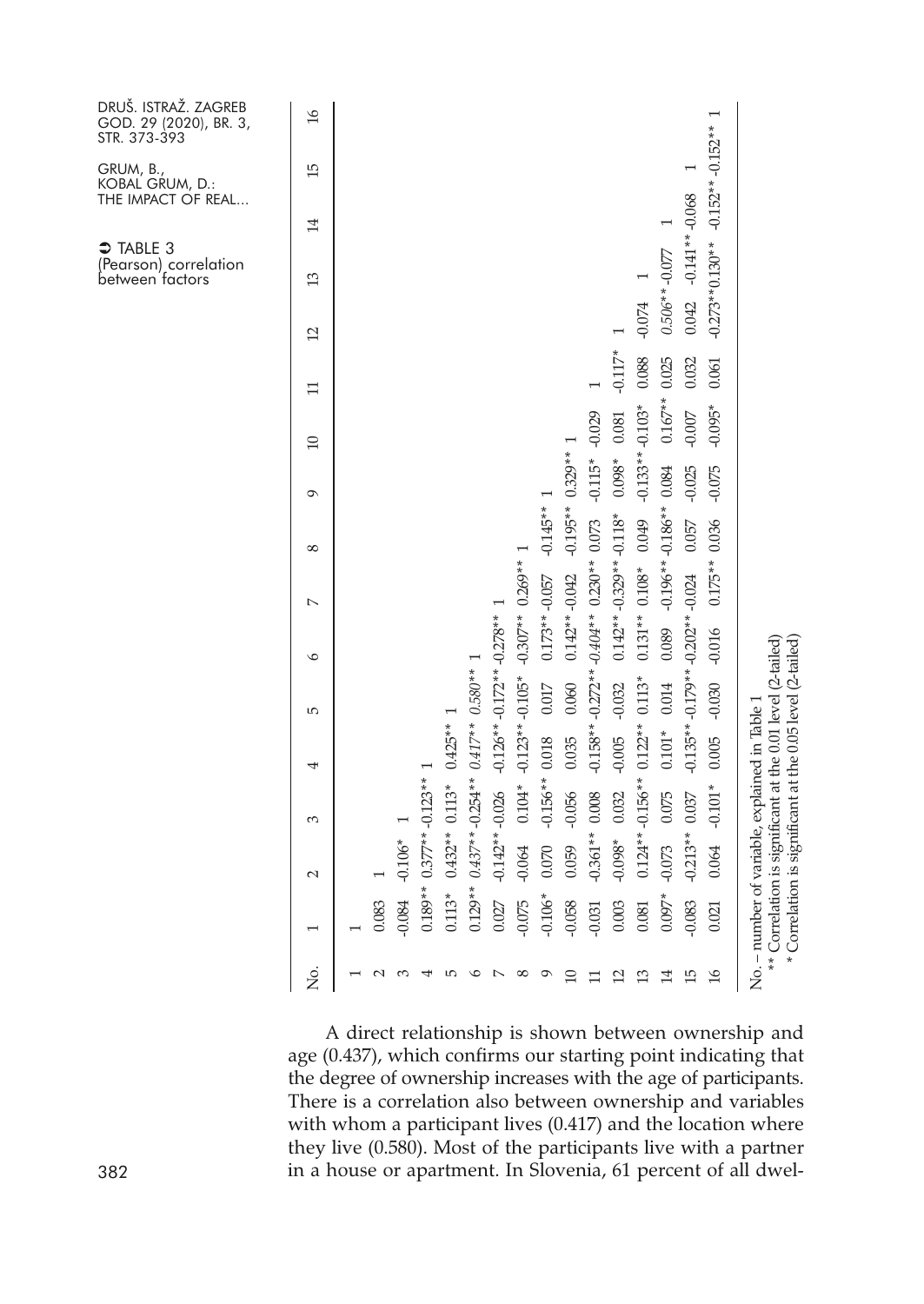GRUM, B., KOBAL GRUM, D.: THE IMPACT OF REAL... lings are considered as individual houses (SURS, 2017). Another correlation is shown between ownership and home care (-0.404), which could indicate that participants who still live in their own homes are relatively healthy and need little or no home care. A positive correlation exists between the will to sell real estate and the will to relocate (0.506), which is also confirmed by our research. Most participants want to spend their old age at home (relocation – definitely not 29.10 percent; no 25.30 percent) (see Table 1).

Last but not least, there are many advantages to ageing in one's own place. Economically, providing help with home maintenance or home care is dramatically less expensive than institutional care (Canadian Institute for Health Information, 2011). Moreover, the social and health advantages of ageing at home have been extensively documented (Cutchin, 2003; Kerbler, 2011; Roy et al., 2018) and include attachment to place, familiarity with the neighbourhood, and ability to maintain functional health.

There is evidence to suggest that home modifications can reduce or even eliminate care in the home (Home Adaptations Consortium, 2010; Liu & Lapane, 2009; Verbrugge & Sevak, 2002), and reduce the likelihood of entering residential care (Newman, Struyk, Wright, & Rice, 1990).

Table 2 shows the detailed differences in the average level of agreement between factors, where statistically significant differences in terms of property maintenance are expressed.

The overall picture is evident from the graph (Figure 1), which shows average agreement levels regarding problems related to property maintenance costs.

The figure shows that the lowest levels of agreement with regard to maintenance costs are reflected by elderly persons aged 80 years (1.1765) who live in cities (1.2008), or nursing homes (1.1083), either in commercially rented dwellings (1.1429), or in a common household with relatives (1.963).

On the other hand, the graph shows that the highest levels of agreement with regard to maintenance costs are reflected by the elderly living in social rent dwellings (1.5238), by those who express medium satisfaction with their current housing situation (1.6154), and by those who have not yet decided on the intergenerational transfer of title to their property (1.4318).

Statistically significant differences with respect to maintenance costs are shown in terms of age, location, who participants live with, type of dwelling, ownership, satisfaction, desired type of stay, intergenerational transfer and, conse-383 quently, financial benefits.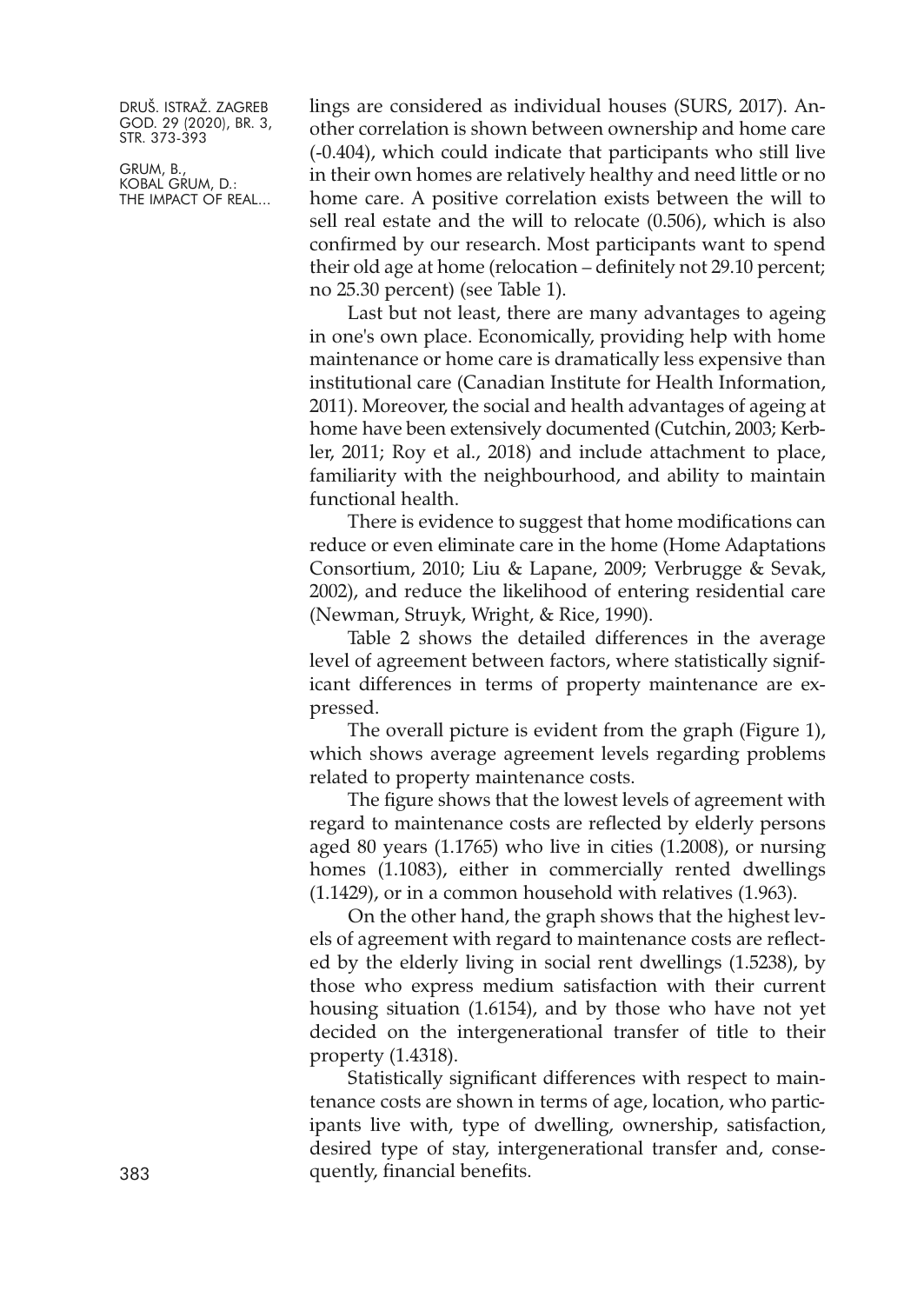

#### **O** FIGURE 1

Average agreement<br>levels in relation to problems related to<br>the maintaining costs<br>of the property

Surprisingly, a comparison reveals that the participants' level of problems with maintenance costs decreases with higher age (the average accordance level of 65 to 70 years old is 1.3205, that of over 80 years old is 1.1765). This indicates a possible social orientation of Slovenia – care for older people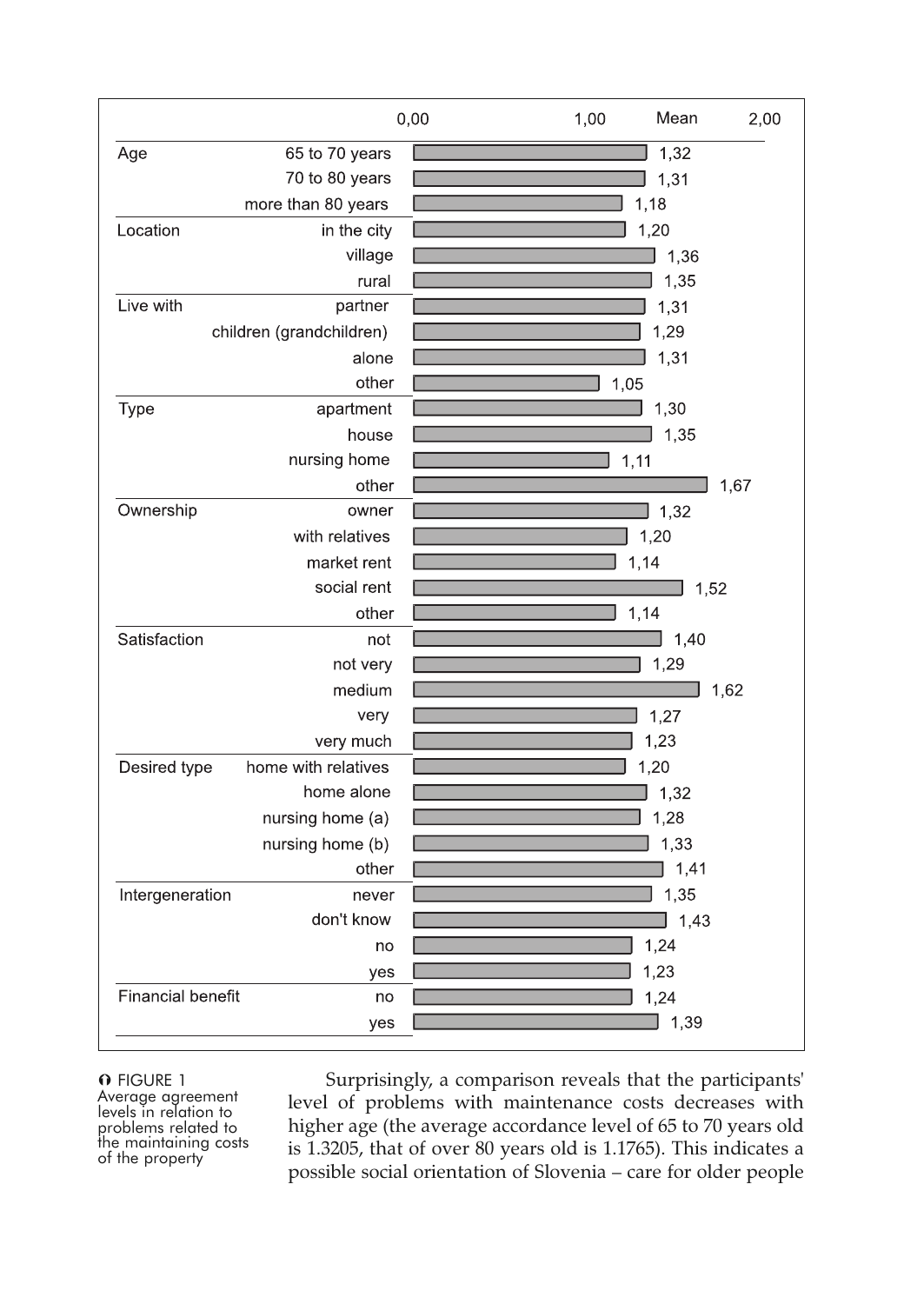GRUM, B., KOBAL GRUM, D.: THE IMPACT OF REAL...

either by the neighbourhood (neighbours) or mostly by relatives. The probability of an intergenerational transfer of real estate ownership is increasing, and also of transferring the concern over maintenance costs. A survey on social networks in Slovenia (Ferligoj & Novak, 2002) has found that neighbours are important in giving more material support, as in this case they account for almost 17 percent of the social support network. On the other hand, Dremelj (2003) concludes that neighbours do not seem to be very important in providing other types of support, where they do not exceed 10 percent. Particularly negligible is their percentage in the network of financial and emotional support (Dremelj, 2003), which confirms our assumption that relatives are nevertheless those who, at a high age, assume the burden of real estate maintenance.

A comparison shows that the participants' level of problems with maintenance costs is lower in those who live in urban centres (average degree of agreement 1.2008), while participants who live in nursing homes expressed the lowest level of maintenance cost problems (average degree of agreement 1.1083). Those who expressed a high level of satisfaction with their living conditions also expressed the lowest level of maintenance cost problems (average degree of agreement 1.2346). Research shows that the elderly want to stay in their homes in the same known environment for as long as possible, as well as to maintain their independence and autonomy for as long as possible. However, there is a problem with maintaining one's own real estate. Trček (2005) establishes that the factor most closely related to investing in real estate is monthly household income. He notes that this factor mainly depends on a participant's education and the size of their household (Trček, 2005). Furthermore, Uršič (2005) concludes that migration activity is also significantly influenced by housing status and the number of persons in the household (Uršič, 2005). The lower degree of agreement regarding maintenance in urban centres can be explained by the higher education level of elderly people, who are more educated and thus financially stronger, and live in more suitable (smaller) dwellings (multi-apartment buildings) (Boge, Temeljotov Salaj, Bjørberg, & Larssen, 2018). Houses are often too large, difficult to access and expensive to maintain, inadequate, in difficult-to-access locations, and with municipal costs rising year on year, etc. (Žmahar, 2013). And not surprisingly, those participants who did make the intergenerational transfer reported a lower level of maintenance cost problems (average degree of agreement 1.2257) in comparison to those who still 385 owned real estate.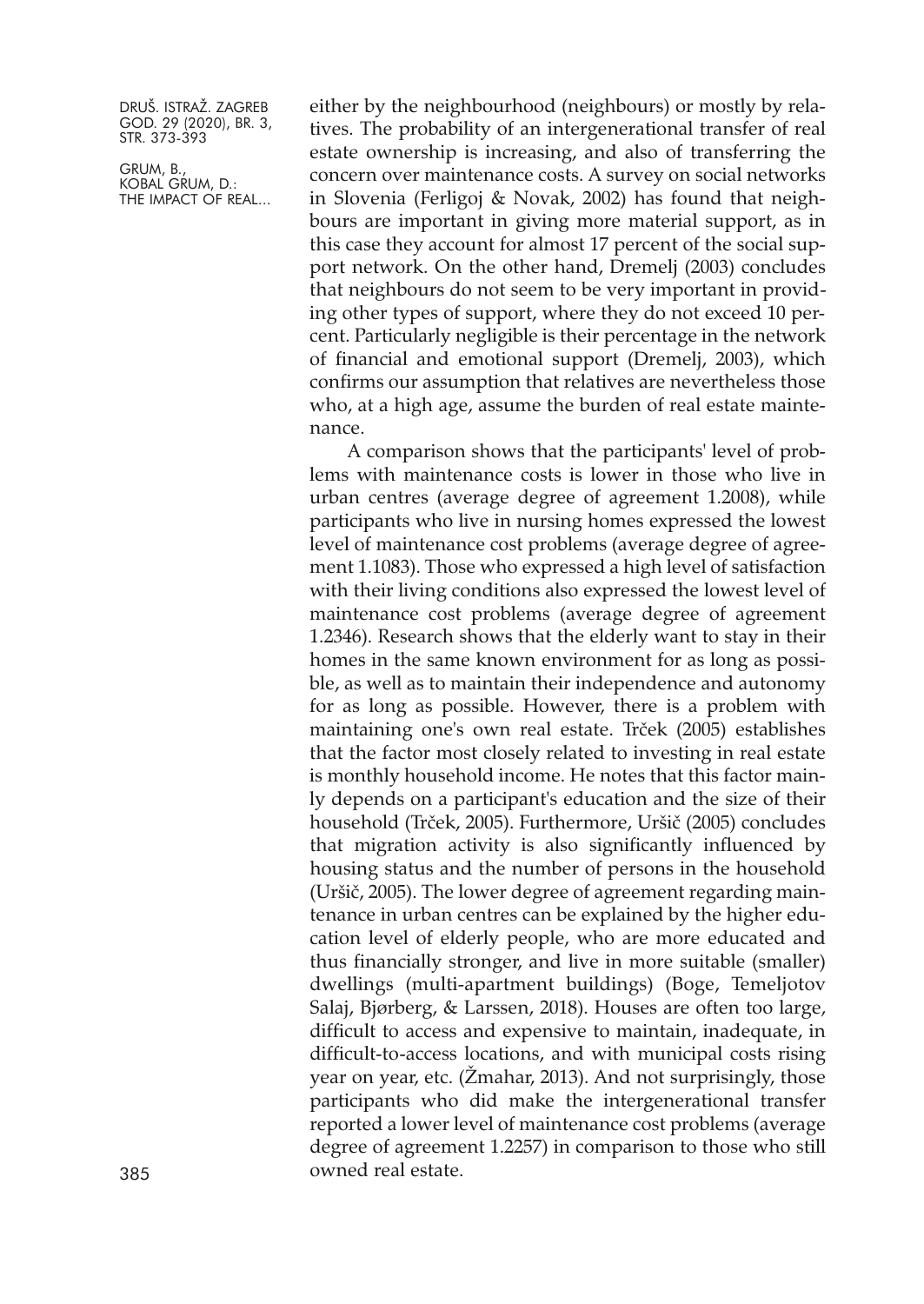GRUM, B., KOBAL GRUM, D.: THE IMPACT OF REAL...

The results related to ownership show that elderly persons who live in social rent dwellings expressed a higher level of agreement regarding maintenance costs (1.5238). We attribute this to poverty. Mandič and others (2006) estimate that 28 percent of households in Slovenia have inadequate housing conditions. The usual comparable indicator of residential area shows that, according to a survey, the average apartment area per person is 32.98 m2 , which comes to 1.19 rooms. The survey reveals that 39 percent of households have less than one room per person, which in European housing statistics is classified as overpopulation. The survey also revealed other important factors, such as excessive operating costs, defective or worn-out installations, and lack of infrastructure (Mandič et al., 2006).

In Slovenia, more than 80 percent of elderly people own or purchase their own dwellings (SURS, 2017). Rohe and Stewart (1996) estimated that the satisfaction level among apartment owners is higher than among tenants. Not surprisingly, the results indicate that those who express higher satisfaction with their dwelling express a lower level of agreement regarding maintenance costs.

According to the results, the participants would not sell their property under any circumstances, not even in return for a better-quality living environment. They prefer to solve the problems of maintenance rather than moving to a more suitable home or environment. The result of resource HOP 016 (2017) presents the reasons for older persons moving out of their homes, and interestingly, only 24 percent of all respondents stated that the main reason for their relocation was the high cost of maintaining the property. Other respondents attributed their relocation to family reasons, intergenerational real estate transfers, and advance migration planning.

Hansson and Lundgren (2018) have found that in many other European countries, particularly low-income households and households that live in large homes (too big houses, apartments, farms) are among those who decide to move out of their homes because of maintenance costs that are too high.

# **CONCLUSION**

The paper focuses on the question how the maintenance costs of real estate owned or occupied by the elderly impact their satisfaction, quality of living and potential relocation to a suitable accommodation unit. In Slovenia, more than 80 percent of households own their own homes, and among these more than 60 percent of owners are over 65 years of age. The main instrument for measuring the participants' expectations was a 386 questionnaire in which 471 participants aged over 65 took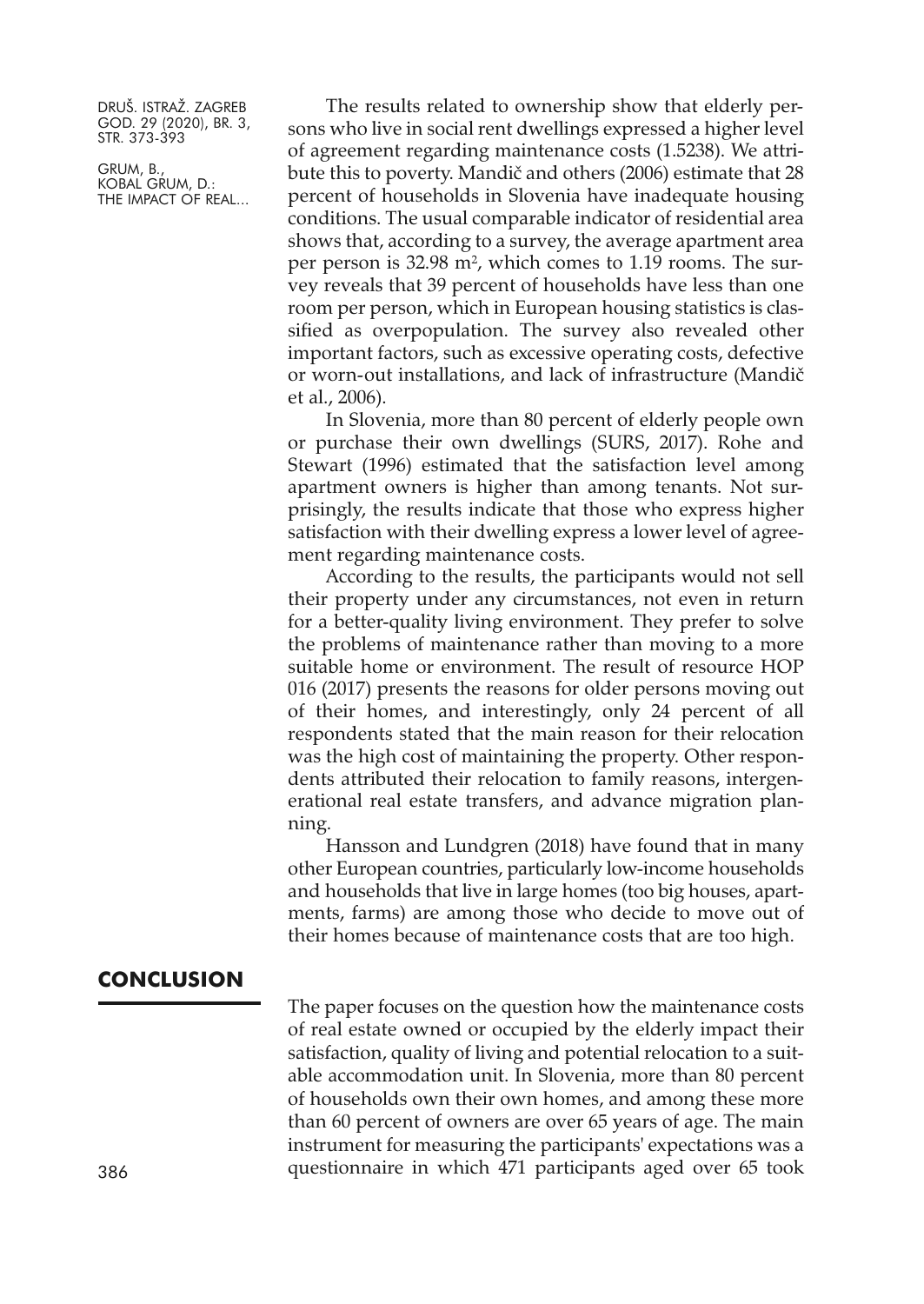GRUM, B., KOBAL GRUM, D.: THE IMPACT OF REAL... part. We conducted an analysis of variance in order to test the differences between the participants' demographic and socio- -economic characteristics in connection with maintenance cost problems.

The ageing process of the population and the associated problems of ensuring the sustainability of health, social and housing care for elderly people are becoming an increasing challenge for developed countries, including Slovenia. New strategies of caring for the ageing population are therefore being increasingly directed towards the shifting of supply activities to the home environment, and thus to extending older people's living at home, which is also in line with the aspirations and wishes of the elderly. They mostly wish to stay for as long as possible in their homes, in the same living and social environments. Elders want to live in an environment where they will feel well, where they can be integrated into society, learn about culture, and enjoy life in the community with their neighbours. The results of our statistical analyses confirm our first hypothesis and evidently show that in terms of maintenance costs, Slovenian participants expressed statistically significant differences regarding most of their demographic and socio-economic characteristics. The results clearly show that the lowest level of agreement towards maintenance costs is reflected by persons aged 80 years and over, who live in cities or nursing homes, in commercially rented dwellings or in a common household with relatives. On the other hand, the highest level of agreement towards maintenance costs is reflected by the elderly living in social rent dwellings and by those who express medium satisfaction with their current housing situation, and have not yet decided on the intergenerational transfer of title to their property. The study confirmed the second hypothesis. Hence, our main conclusion is that the participants would not sell their property under any circumstances, not even in return for a better- -quality living environment. Their attachment to the environment they live in is extremely high. They prefer to solve the problems of maintenance rather than moving to a more suitable home or environment. We explain this to be due to their strong social affiliation to the micro-environment, strong intergenerational attachment, and the reluctance of Slovenians to migrate. Therefore, understanding the dynamic of older adults in their residential neighbourhoods is important for social policy and public health programmes in an ageing Slovenia. Maintaining independence is recognised as an underpinning feature of successful ageing in place. Also, Bridge, Phibbs, Kendig, Mathews, and Bartlett (2006) have found that improvements in residential housing options can substantial-387 ly increase opportunities for healthy and productive ageing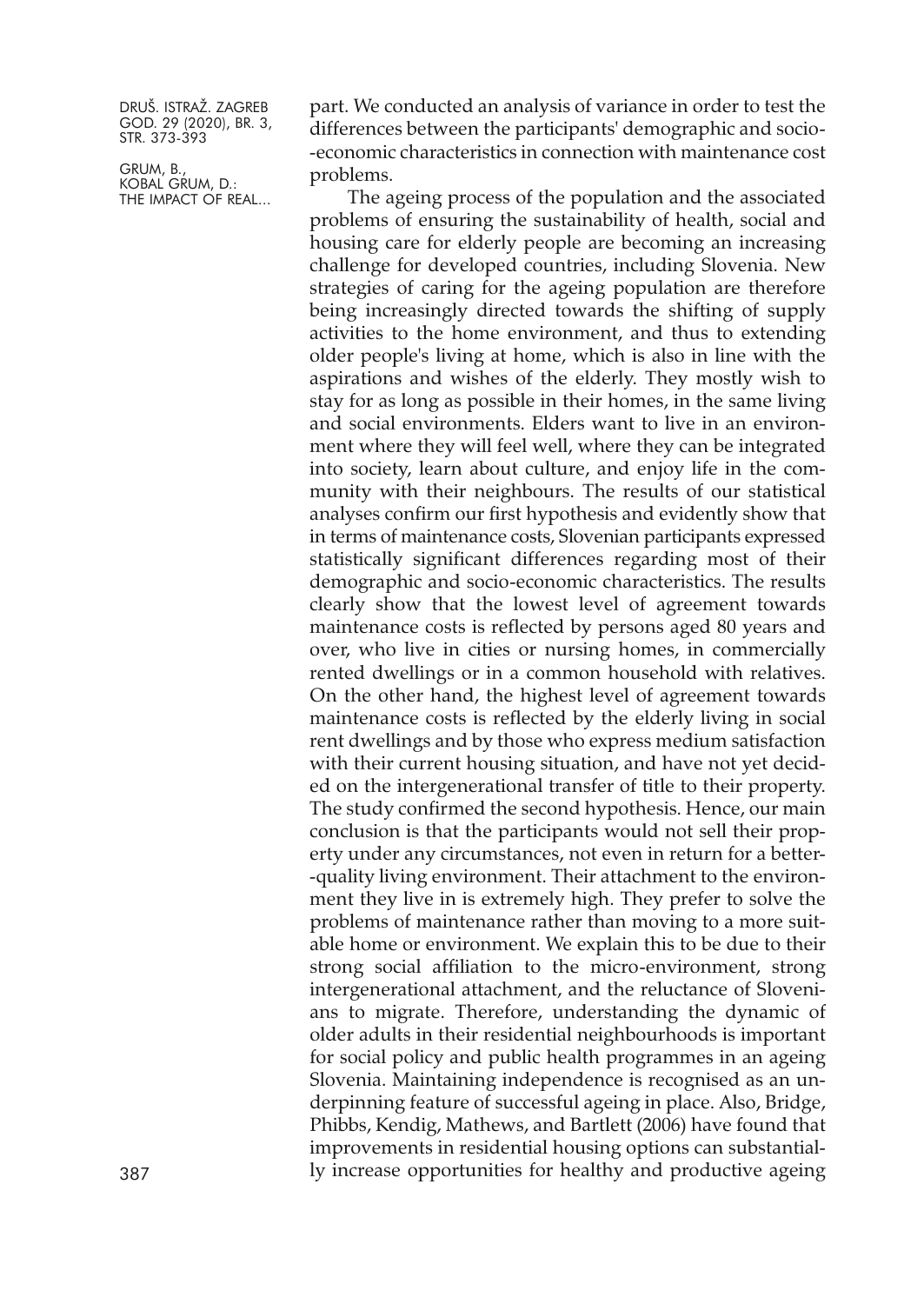GRUM, B., KOBAL GRUM, D.: THE IMPACT OF REAL... by providing a supportive physical environment for older people and housing assistance packages that increase physical and social independence and enable effective care without relocation. Older people deserve special consideration in government policy, community support and industry response, but they are often a low priority for resource allocation or policy innovation because of their relative lack of economic and political power.

The results of our research are important for alerting key actors in society, housing policy planners, social workers, housing organisations, health care organisations and others that it is imperative to address the housing problems of elderly persons in the context of their needs, desires, wishes and expectations. Similar conclusions have been made by other authors in their studies (Roy et al., 2018).

The conclusions of our research are also intended to be used as recommendations for the national advisory service in considering the best and most effective ways of collecting the necessary data on the problems and needs of elderly people within the known environment, and the organisations that can quickly and effectively offer appropriate solutions. Deferring housing problems into the future will only aggravate the problem of rising costs of maintaining unsustainable housing.

# **ACKNOWLEDGEMENTS**

The research reported in this paper was made possible through the financial support by the Slovenian Research Agency (Development of social infrastructure and services for community based long-term care J6-9396; Psychological and neuroscientific aspects of cognition, P5-0110.

# **REFERENCES**

AGE Platform Europe (2012). *Older people also suffer because of the crises.* Available at [http://www.age-platform.eu/publication-type/age](http://www.age-platform.eu/publication-type/age-publications)[publications](http://www.age-platform.eu/publication-type/age-publications)

Bernheim, B. D., Shleifer, A., & Summers, L. H. (1985). The strategic request motive. *Journal of Political Economy, 93*(6), 1045–1075. [https://doi.](https://doi.org/10.1086/261351) [org/10.1086/261351](https://doi.org/10.1086/261351)

Boge, K., Temeljotov Salaj, A., Bjørberg, S., & Larssen, A. K. (2018). Failing to plan – planning to fail: How early phase planning can improve buildings' lifetime value creation. *Facilities, 36*(1/2), 49–75. [https://](https://doi.org/10.1108/F-03-2017-0039) [doi.org/10.1108/F-03-2017-0039](https://doi.org/10.1108/F-03-2017-0039)

Bridge, C., & Flynn, M. (2003). *Home maintenance and modification information needs and evidence based practice solutions in NSW*. Joint paper presented at National housing conference, Adelaide, Nov 2003.

Bridge, C., Phibbs, P., Kendig, H., Mathews M., & Bartlett, H. (2006). 388 *The costs and benefits of using private housing as the home base for care for*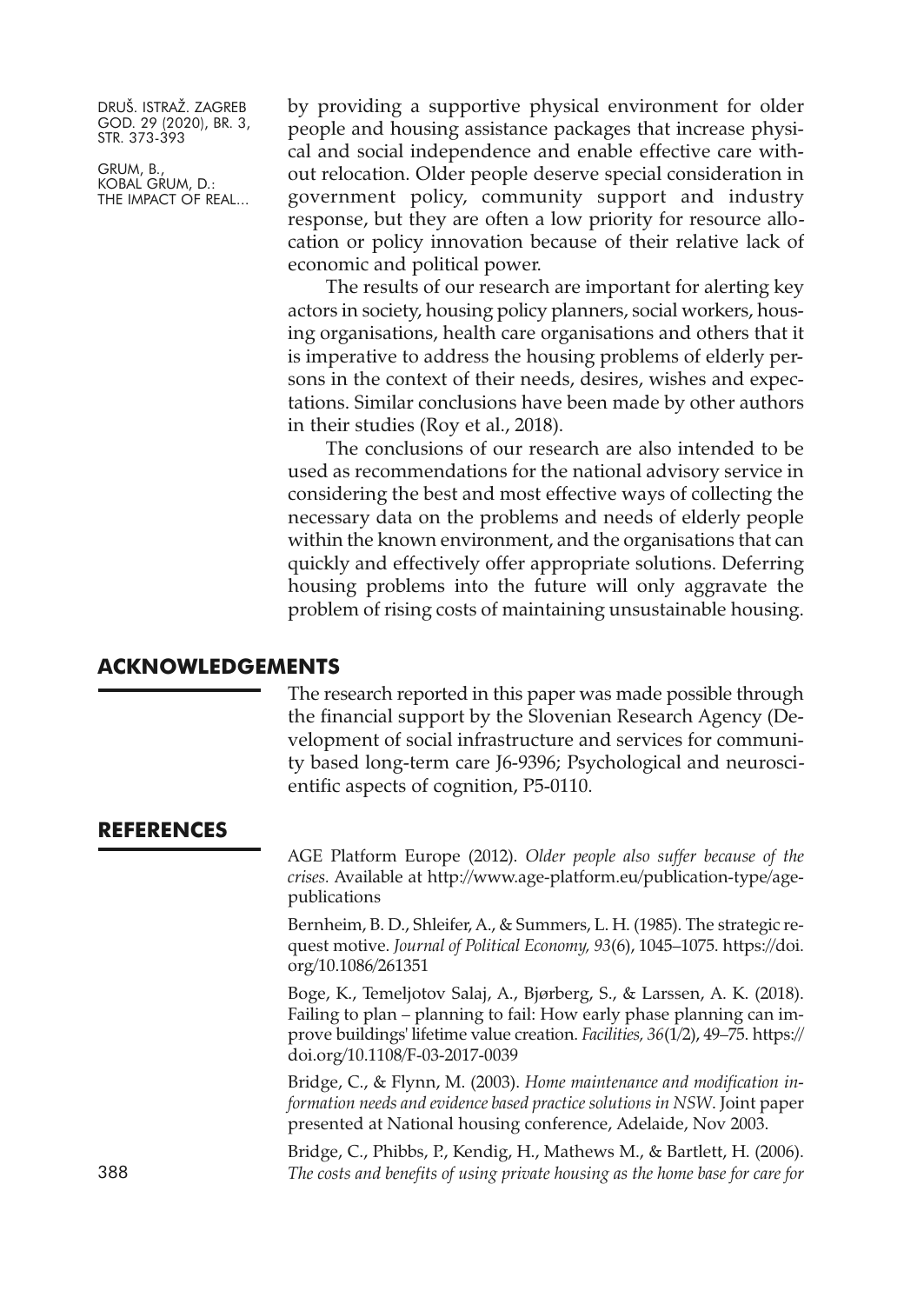GRUM, B., KOBAL GRUM, D.: THE IMPACT OF REAL... *older people: A systematic literature review*. Australian Housing and Urban Research Institute. Available at [https://www.ahuri.edu.au/\\_\\_](https://www.ahuri.edu.au/__data/assets/pdf_file/0013/2821/AHURI_Positioning_Paper_No94_Cost_Benefits_for_Older_People.pdf) [data/assets/pdf\\_file/0013/2821/AHURI\\_Positioning\\_Paper\\_No94\\_Cost\\_](https://www.ahuri.edu.au/__data/assets/pdf_file/0013/2821/AHURI_Positioning_Paper_No94_Cost_Benefits_for_Older_People.pdf) Benefits for Older People.pdf

Burholt, V., & Windle, G. (2007). Retaining independence and autonomy: Older people's preferences for specialised housing. *Research Policy and Planning, 25*(1), 13–26.

Cagney, K. A., Browning, C. R., Jackson, A. L., & Soller, B. (2013). *Networks, neighborhoods, and institutions: An integrated "Activity space" approach for research on aging*. Washington (DC): National Academy of Sciences. Available at [https://www.ncbi.nlm.nih.gov/books/NBK184369/](https://www.ncbi.nlm.nih.gov/books/NBK184369)

Canadian Institute for Health Information (2011). *Health care in Canada: A focus on seniors and aging*. Ottawa. Available at [https://secure.](https://secure.cihi.ca/free_products/HCIC_2011_seniors_report_en.pdf) [cihi.ca/free\\_products/HCIC\\_2011\\_seniors\\_report\\_en.pdf](https://secure.cihi.ca/free_products/HCIC_2011_seniors_report_en.pdf)

Cutchin, M. P. (2003). The process of mediated ageing-in place: A theoretically and empirically based model. *Social Science and Medicine, 57*(6), 1077–1090. [https://doi.org/10.1016/S0277-9536\(02\)00486-0](https://doi.org/10.1016/S0277-9536(02)00486-0)

Ćosić, N. (2011). *Lastniško stanovanje kot pomemben dejavnik varnosti starejših ljudi*. (*Proprietary housing as an important factor for the safety of older people*). Ljubljana: Fakulteta za družbene vede.

Dremelj, P. (2003). Sorodstvene vezi kot vir socialne opore posameznikov (Kinship ties as a source of social support for individuals). *Družbene razprave, 19*(43), 149–170.

Ferligoj, A., & Novak, M. (2002). *Omrežja socialnih opor prebivalstva Slovenije* (*Networks of social support of the population of Slovenia*). Ljubljana: Fakulteta za družbene vede in Inštitut Republike Slovenije za socialno varstvo.

Fulgosi, A. (1984). *Faktorska analiza* (*Factor analysis*). Zagreb: Sveučilište u Zagrebu, Filozofski fakultet u Zagrebu.

Greenwald, M., & Associates, I. (2003). *These four walls... Americans 45+ talk about home and community*. Available at [http://assets.aarp.org/rgcen](http://assets.aarp.org/rgcenter/il/four_walls.pdf) [ter/il/four\\_walls.pdf](http://assets.aarp.org/rgcenter/il/four_walls.pdf)

Grum, B. (2017). Impact of facilities maintenance on user satisfaction. *Facilities, 35*(7-8), 405–421. <https://doi.org/10.1108/F-03-2016-0034>

Grum, B., & Temeljotov Salaj, A. (2016). Medgeneracijsko sobivanje mladih in starih: medkulturna primerjava (Intergenerational coexistence of young and old: An intercultural comparison). *Urbani izziv, 27*(1), 76–88. <https://doi.org/10.5379/urbani-izziv-2016-27-01-006>

Habjanič, A., & Lahe, D. (2012). Nasilje nad starejšimi slabega zdravja v domačem okolju in domovih starejših občanov (Violence against the elderly of poor health in the home environment and homes of the elderly). *Obzornik zdravstvene nege, 46*(1), 37–45.

Hanson, A. G., & Lundgren, B. (2018). Defining social housing: A discussion on the suitable criteria. *Housing*, *Theory and Society, 36(*2), 149–166. <https://doi.org/10.1080/14036096.2018.1459826>

Harper, L., & Bayer, A. H. (2000). *Fixing to stay: A national survey of* 389 *housing and home modification issues*. Washington, DC: AARP.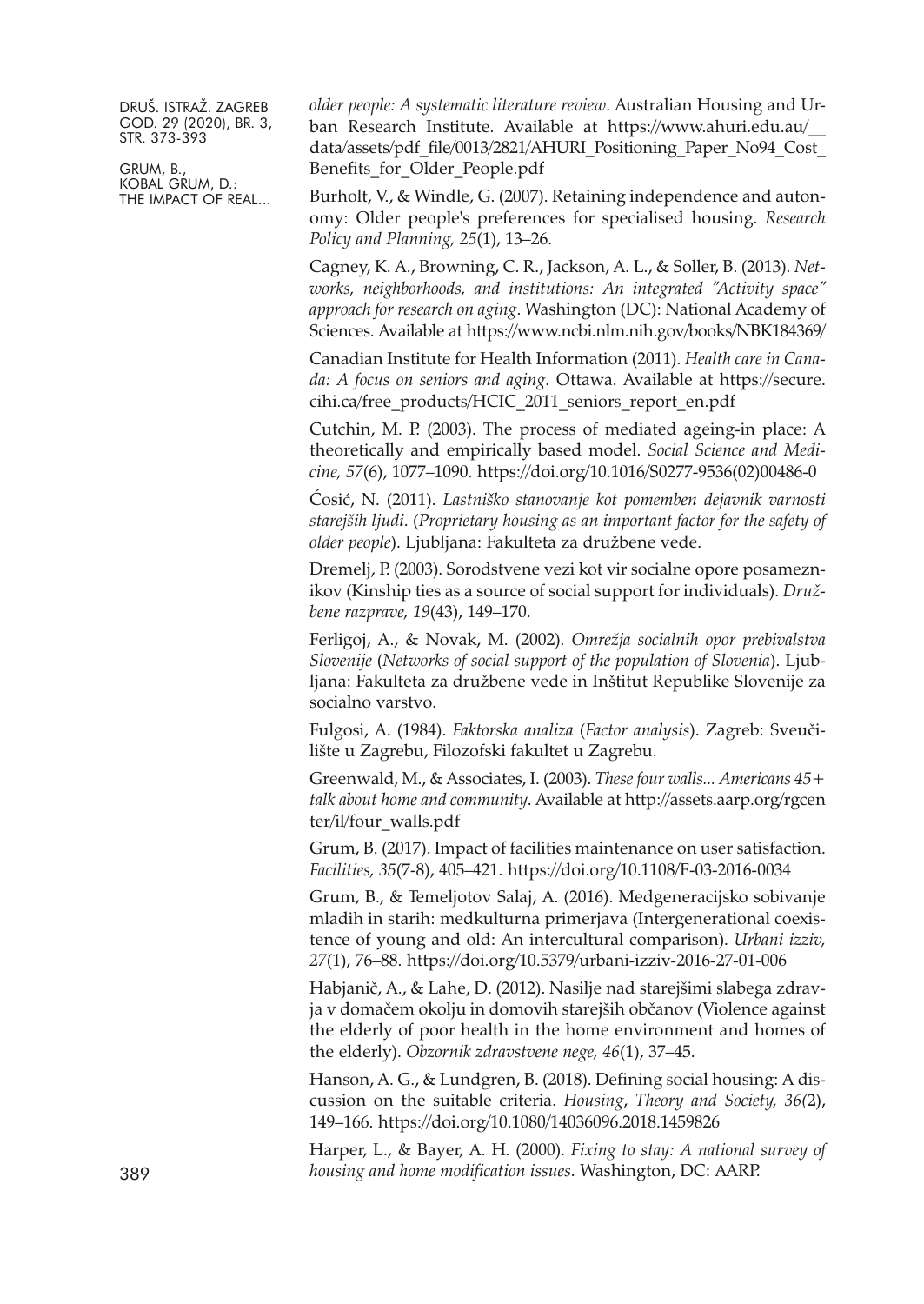GRUM, B., KOBAL GRUM, D.: THE IMPACT OF REAL... Hlebec, V. (2009). Oskrba starih med državo in družino: oskrba na domu (Care for the elderly between the state and the family: Home care). *Teorija in praksa, 4*(47), 765–785.

Home Adaptations Consortium (2010). *Home adaptations for disabled people. Equality and excellence in future provision. Addressing the nine key comprehensive spending. Review Questions posed by HM Treasury. Care and repair England*. Available at <https://www.cotss-housing.co.uk>

HOP 016 (2017). *Written evidence submitted by United for All Ages* [HOP 016]. Available at [http://data.parliament.uk/writtenevidence/](http://data.parliament.uk/writtenevidence/committeeevidence.svc/evidencedocument/communities-and-local-government-committee/housing-for-older-people/written/49204.pdf) [committeeevidence.svc/evidencedocument/communities-and-local](http://data.parliament.uk/writtenevidence/committeeevidence.svc/evidencedocument/communities-and-local-government-committee/housing-for-older-people/written/49204.pdf)[government-committee/housing-for-older-people/written/49204.pdf](http://data.parliament.uk/writtenevidence/committeeevidence.svc/evidencedocument/communities-and-local-government-committee/housing-for-older-people/written/49204.pdf)

Imamoglu, C. (2007). Assisted living as a new place schema. A comparison with homes and nursing homes. *Environment and Behavior, 39*(2), 246–268. <https://doi.org/10.1177/0013916506289977>

James, B., & Saville-Smith, K. (2015). *Older people's home repair and maintenance: Ageing well in place in New Zealand*. ENHR 2010, 4-7 July, Istanbul, 22nd International Housing Research Conference.

Keats, D. M. (2000). *Interviewing, a practical guide for students and professionals*. Buckingham: Open University Press.

Kerbler, B. (2011). Prilagajanje grajenega bivalnega okolja za potrebe starejših ljudi (Adapting the built living environment for the needs of older people). *Geodetski vestnik, 55*(1), 57–69. [https://doi.org/10.15292/](https://doi.org/10.15292/geodetski-vestnik.2011.01.057-069) [geodetski-vestnik.2011.01.057-069](https://doi.org/10.15292/geodetski-vestnik.2011.01.057-069)

Kerbler, B. (2012). Stanovanjsko varstvo starejšega prebivalstva v Sloveniji: domovi za starejše in lastniško zasedena stanovanja (Housing protection of the elderly population in Slovenia: Homes for the elderly and owner-occupied dwellings). *Revija za geografijo – Journal for Geography, 7*(1), 101–114.

Kleinhans, R., & Elsinga, M. (2010). Buy your home and feel in control: Does home ownership achieve the empowerment of former tenants of social housing? *International Journal of Housing Policy, 10*(1), 41–61. <https://doi.org/10.1080/14616710903573757>

Krajnc, A. (2012). Older adults as a special learner audience. *Andragoška spoznanja, 18*(3), 25-37. <https://doi.org/10.4312/as.18.3.25-37>

Kuhar, M. (2012). Podaljšano sobivanje staršev in mladih odraslih (Prolonged coexistence of parents and young adults). *Socialno delo, 51*(6), 205–218.

Leather, P. (2000). *Crumbling castles: Helping owners to repair and maintain their homes*. York, UK: Joseph Rowntree Foundation.

Liu, S., & Lapane, K. (2009). Residential modifications and decline in physical function among community-dwelling older adults. *The Gerontologist, 49*(3), 344–354. <https://doi.org/10.1093/geront/gnp033>

Maisel, N. C., Gable, S. L., & Strachman, A. (2008). Responsive behaviour in good times and in bad. *Personal Relationships, 15*(3), 317–338. [https://](https://doi.org/10.1111/j.1475-6811.2008.00201.x) [doi.org/10.1111/j.1475-6811.2008.00201.x](https://doi.org/10.1111/j.1475-6811.2008.00201.x)

Majer, S. (2015). Vsestransko učenje v tretjem življenskem obdobju (Comprehensive learning in the third period of life). *Revija za uni-*390 *verzalno odličnost, 4*(4), 194–204.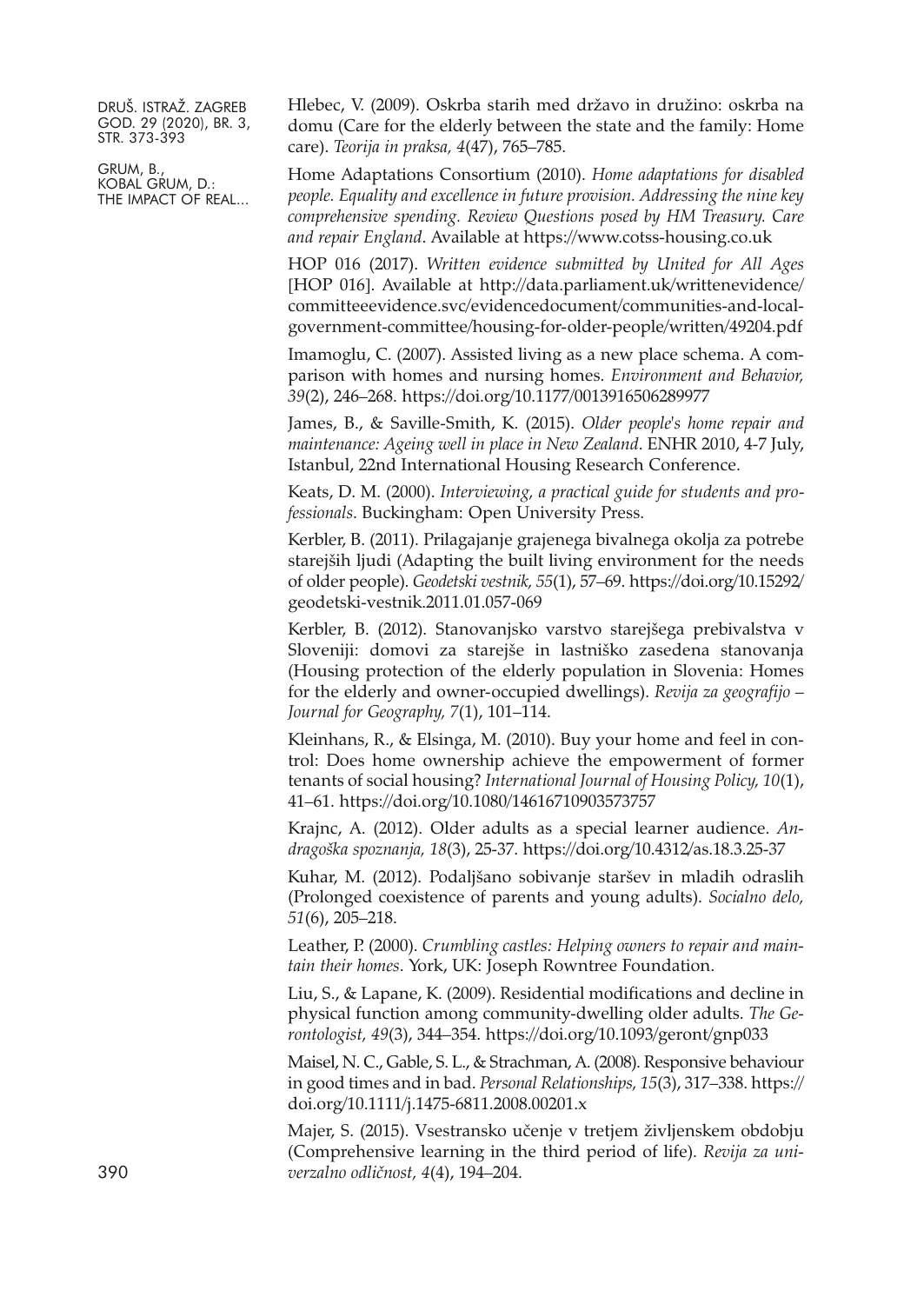GRUM, B., KOBAL GRUM, D.: THE IMPACT OF REAL... Malačič, J. (2008). Socioekonomske posledice staranja prebivalstva – gerontološki in geriatrični izzivi (Socioeconomic consequences of population aging – gerontological and geriatric challenges). *Zdravniški vestnik, 77*(12), 793–798.

Mandič, S. (2009). Stanovanjske razmere mladih (Housing conditions of young people). In T. Rakar & U. Boljka (Eds.), *Med otroštvom in odraslostjo, analiza položaja mladih v Sloveniji 2009* (*Between childhood and adulthood, analysis of the situation of young people in Slovenia in 2009*) (pp. 77–93). Ljubljana: Urad RS za mladino in Inštitut RS za socialno varstvo.

Mandič, S. (2018). Motives for home ownership: Before and after the transition. *Housing Theory and Society, 35*(3), 281–299. [https://doi.org/10.](https://doi.org/10.1080/14036096.2017.1329164) [1080/14036096.2017.1329164](https://doi.org/10.1080/14036096.2017.1329164)

Mandič, S., & Filipovič Hrast, M. (2018). Homeownership in multiapartment buildings: Control beyond property rights. *Housing Theory and Society, 36*(4), 401–425. [https://doi.org/10.1080/14036096.2018.](https://doi.org/10.1080/14036096.2018.1510853) [1510853](https://doi.org/10.1080/14036096.2018.1510853)

Mandič, S., Hlebec, V., Cirman, A., Andrews, K. D., Filipovič, M., Kos, D., & Sendi, R. (2006). *Razvojno raziskovalni projekt stanovanjska anketa (R&D project housing survey)*. Ljubljana: Univerza v Ljubljani, Fakulteta za družbene vede, Inštitut za družbene vede.

Mullins, D., Beider, H., & Rowlands, R. (2004). *Empowering communities*, *improving housing: Involving black and minority ethnic tenants and communities*. London: Office of the Deputy Prime Minister.

Newman, S., Struyk, R., Wright, P., & Rice, M. (1990). Overwhelming odds: Caregiving and the risk of institutionalization. *The Journal of Gerontology, 45*(5), 173–183. <https://doi.org/10.1093/geronj/45.5.S173>

Omerren, J., Rietveld, P., & Nijkamp, P. (2000). Residential mobility and commuting. *Annals of Regional Sciences, 34,* 213–232. [https://doi.](https://doi.org/10.1007/s001689900004) [org/10.1007/s001689900004](https://doi.org/10.1007/s001689900004)

Parry, J., Vegeris, S., Hudson, M., Barnes, H., & Taylor, R. (2004). *Independent living in later life. Research report No 216.* Available at <http://campaigns.dwp.gov.uk/asd/asd5/rports2003-2004/rrep216.pdf>

Ramovš, K. (2013). Nasilje nad starejšimi (Violence against the elderly). In J. Ramovš (Ed.), *Staranje v Sloveniji: raziskava o potrebah, zmožnostih in stališčih nad 50 let starih prebivalcev Slovenije* (*Aging in Slovenia: A survey on the needs, abilities and attitudes of the population over 50 years of age in Slovenia*) (pp. 342–533), Ljubljana: Inštitut Antona Trstenjaka za gerontologijo in medgeneracijsko sožitje.

Rant, M. (2013). Bivalne razmere starih ljudi (Living conditions of old people). *Kakovostna starost, 16*(1), 35–37.

Rohe, W. M., & Basalo, V. (1997). Long-term effects of homeownership on the self-perception and social interaction of low-income persons. *Environment and Behavior, 29*(6), 793–819. [https://doi.org/10.1177/](https://doi.org/10.1177/0013916597296004) [0013916597296004](https://doi.org/10.1177/0013916597296004)

Rohe, W. M., & Stewart, L. S. (1996). Homeownership and neighborhood stability. *Housing Policy Debate, 7*(1), 37–81. [https://doi.org/10.](https://doi.org/10.1080/10511482.1996.9521213) 391 [1080/10511482.1996.9521213](https://doi.org/10.1080/10511482.1996.9521213)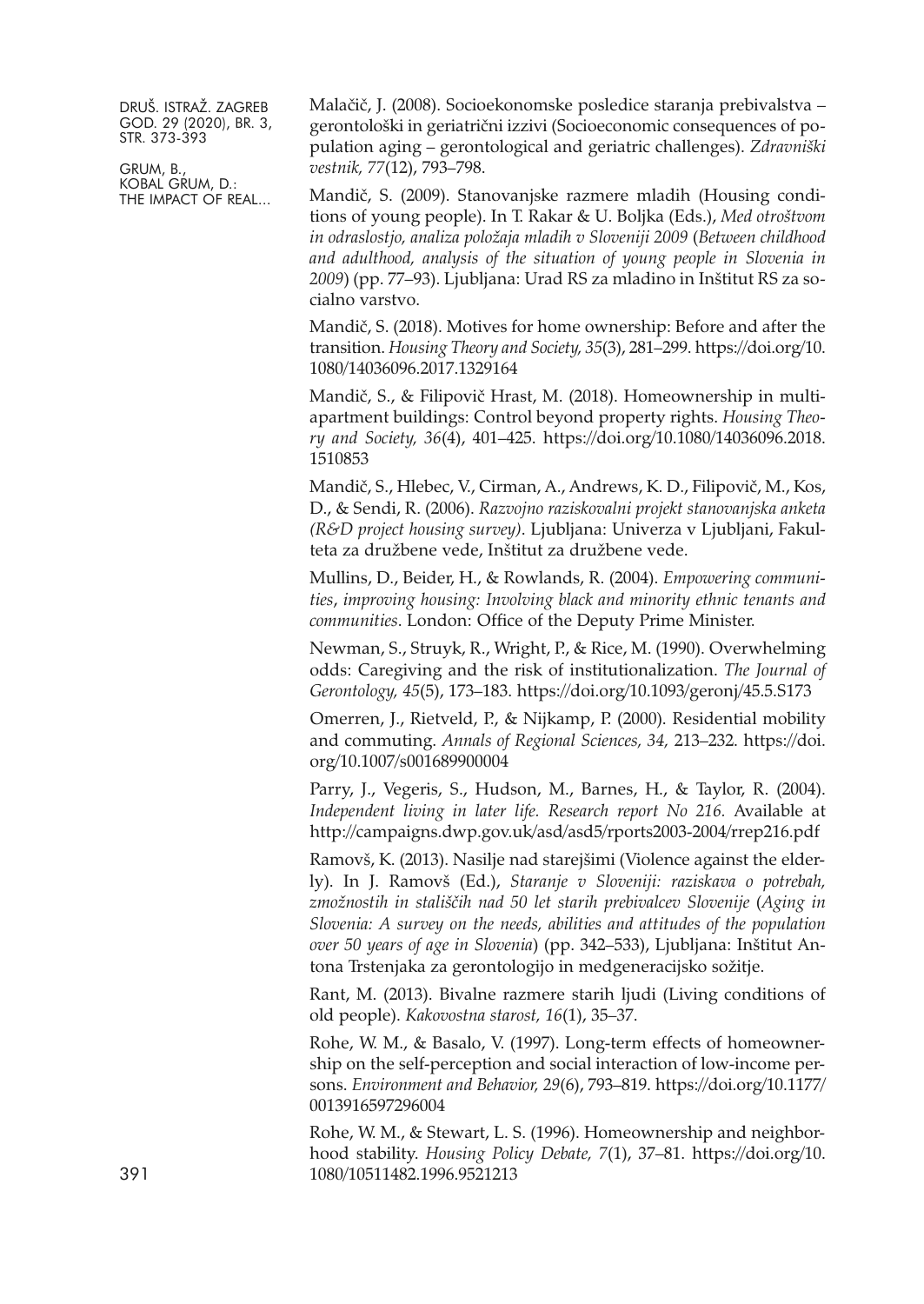GRUM, B., KOBAL GRUM, D.: THE IMPACT OF REAL... Roy, N., Bube, R., Despres, C., Freitas, A., & Legare, F. (2018). Choosing between staying at home or moving: A systematic review of factors influencing housing decisions among frail older adults. *Plos One 13*(1), e0189266. <https://doi.org/10.1371/journal.pone.0189266>

Secker, J., Hill, R., Villeneau, L., & Parkman, S. (2003). Promoting independence: But promoting what and how? *Ageing and Society, 23*(3), 375–391. <https://doi.org/10.1017/S0144686X03001193>

Sendi R., Černič Mali, B., Jakoš, A., & Filipovič Hrast, M. (2003). *Stanovanjske potrebe upokojencev in drugih starejših oseb* (*Housing needs of pensioners and other elderly people*). Ljubljana: Urbanistični zavod Republike Slovenije.

SURS (2017). *Število in sestava prebivalstva (Number and composition of the population). Statistični urad RS*. Available at [http://www.stat.si/Stat](http://www.stat.si/StatWeb/Field/Index/17/104) [Web/Field/Index/17/104](http://www.stat.si/StatWeb/Field/Index/17/104)

Trček, F. (2005). Sociološka anketna raziskava, Prenova stanovanjskih sosesk v Ljubljani – Savsko naselje (Sociological survey research, Renovation of residential neighborhoods in Ljubljana – Savsko naselje). *Urbani izziv, 2*(16), 24–35. [https://doi.org/10.5379/urbani-izziv-](https://doi.org/10.5379/urbani-izziv-2005-16-02-003)[2005-16-02-003](https://doi.org/10.5379/urbani-izziv-2005-16-02-003)

Uršič, M. (2005). Spreminjanje bivalne kakovosti in stanovanjska mobilnost v Ljubljani. Naraščanje socialne nestabilnosti v večjih stanovanjskih soseskah? (Changing living quality and housing mobility in Ljubljana. Rising social instability in larger residential neighborhoods?) *Urbani izziv, 2*(16), 36-47. [https://doi.org/10.5379/urbani](https://doi.org/10.5379/urbani-izziv-2005-16-02-004)[izziv-2005-16-02-004](https://doi.org/10.5379/urbani-izziv-2005-16-02-004)

Verbrugge, L., & Sevak, P. (2002). Use, type, and efficacy of assistance for disability. *Journals of Gerontology Series B: Psychological Sciences and Social Sciences, 57*(6), 366–379. <https://doi.org/10.1093/geronb/57.6.S366>

Walonic, D. S. (2007). Survival Statistics. StatPac, Inc., 8609.

Wiles, J. L., Leibing, A., Guberman, N., Reeve, J., & Allem, R. E. S. (2011). The meaning of "aging in place" to older people. *The Gerontologist, 5*(3), 357–366. <https://doi.org/10.1093/geront/gnr098>

Wylde, M. A. (2008). The future of assisted living. Residents' perspectives, 2006–2026. In S. M. Golant & J. Hyde (Eds.), *The assisted living residence. A vision for the future* (pp. 169–197). Baltimore, MD: The Johns Hopkins University Press.

Žmahar, A. (2013). Nepremičnina je lahko tudi breme (Real estate can also be a burden). In U. Boljka & A. Ogrin (Eds.): *Da je skupaj lažje biti sam. Zbornik prispevkov o (so) bivanju starejših* (*That it's easier to be alone together. Proceedings on the (co) existence of the elderly*) (pp. 46–47). Ljubljana: Zveza društev upokojencev Slovenije. Available at [http://www.zdus-zveza.si/docs/SVETOVALNICA-BIVANJE/ZDUS\\_](http://www.zdus-zveza.si/docs/SVETOVALNICA-BIVANJE/ZDUS_brosura_web.pdf) [brosura\\_web.pdf](http://www.zdus-zveza.si/docs/SVETOVALNICA-BIVANJE/ZDUS_brosura_web.pdf)